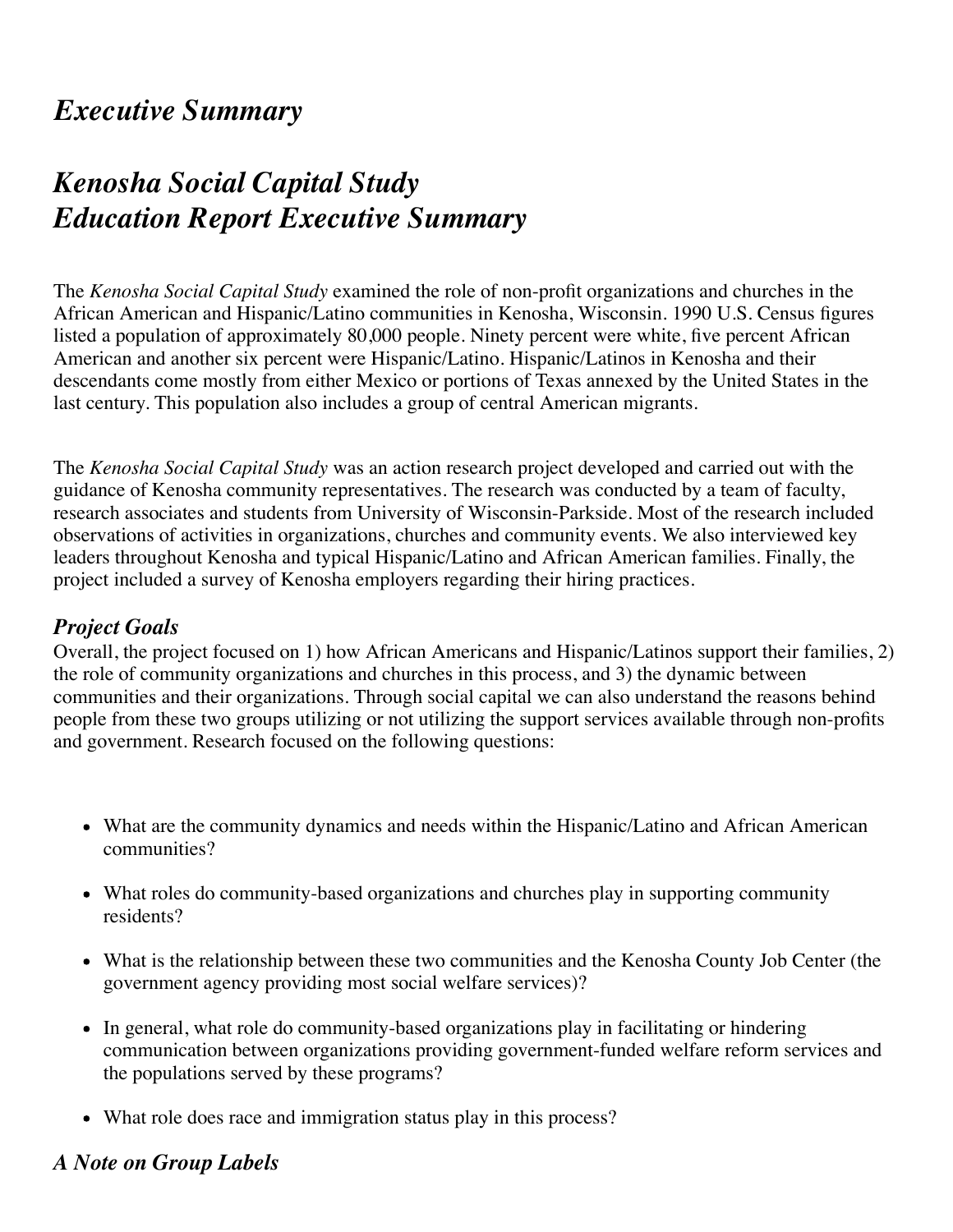People in Kenosha use several different names to talk about peoples of African descent and people from Spanish-speaking countries. In this report, I use African Americans to mean people whose ancestors migrated from Africa. Most people from Spanish speaking backgrounds in the community call themselves Hispanics. In order to accommodate current preference for the term Latino, I use Hispanic/Latino throughout this document.

# *Project Description and Methods*

The *Kenosha Social Capital Study* was an ethnographic project designed to answer these questions by creating a description of the development of social capital through non-profit organizations and churches in this community during the study period. Anthropological ethnography provides a holistic picture of community processes through multiple methods.

Research methods combined the following data collection techniques:

1. **Ethnography of organizations and inter-organizational dynamics in these two communities.** This research component involved regular observations in participating social service organizations and churches for an eight month period. Students, faculty and research associates observed day to day activities in the agencies, board meetings, coalition meetings and public events sponsored by these organizations.

2. **Open-ended interviews with 25 key organization, church and community** leaders.

3. **Family study of 26 typical families (15 Hispanic/Latino and 11 African American).** This component consisted of open ended interviews with typical families from a variety of backgrounds about their work and education history, involvement with organizations and churches, and experiences with diversity.

4. **Analysis of secondary source material such as newspaper articles, agency and church documents, affirmative action reports and other government reports.**

5. **A survey of 121 Kenosha employers focused on the nature of their labor force, hiring practices, and use of the Kenosha County Job Center.**

# *Understanding Social and Cultural Capital*

Most people are familiar with the idea of *capital*: money that people use to start businesses, invest in property, pay for education and training or save for the future. Capital put to work in any of these ways creates more money that people can use for a variety of purposes. Without capital, people have limited options. Economists and social scientists also use capital to refer to several other kinds of assets that individuals, organizations and communities may have to sustain and improve their way of life. All of these types of capital are intertwined. *Economic capital* refers to money required for an activity. *Human capital* means education and skills needed to fulfill a goal. *Cultural capital* means knowing how to act, dress, talk and otherwise present oneself in order to fit in.

*Social capital* provides the means to get access to the other kinds of capital. It refers to social networks that help people obtain their goals. However, social capital involves more than simply knowing who to contact to get money, obtain skills or learn appropriate cultural habits.

Social scientists see social capital as the social relationships and patterns of trust that enable people to gain access to resources like government services or jobs. For organizations, social capital includes social relationships through both organizations and individuals that help organizations find funding, volunteers, employees, information, program participants and other things that an institution needs to survive. Social capital consists of two ingredients: 1) relationships based in enforceable trust with people or organizations who have access to resources needed to meet basic necessities and fulfill goals, and 2) knowledge of cultural cues which indicate that an individual is a member of a group and should be given access to those relationships. The first half of the definition includes three parts: connections, trust and networks with appropriate information. The second half of the definition refers to access to cultural capital essential to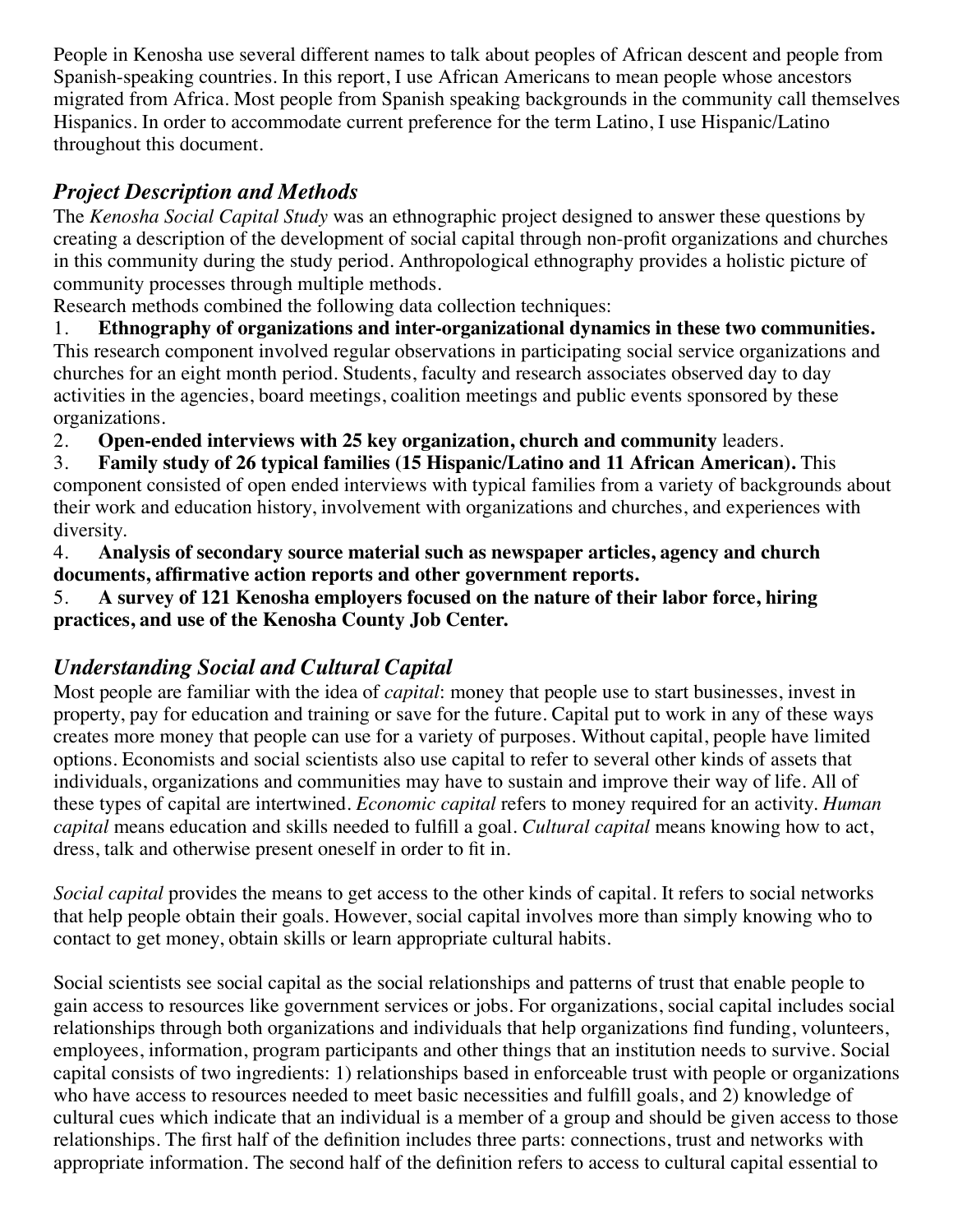use social networks. Social and cultural capitals are separate concepts, but they work together to help people and organizations to fulfill their goals.

While all people have social capital, not everyone s networks can help them achieve their goals. For example, Janice was a young African American woman from a strong family that worked together to meet everyone s needs. However, her family could not help her gain access to the resources required to move into professional employment. Other adults also did nothing to provide the guidance needed to obtain human capital through education.

Eventually, Janice did find people through non-profit organization activities, church and school clubs who offered the advice and support she needed to succeed in college. These same mentors suggested courses, helped her choose colleges and later offered emotional support to continue through college. She chose a career helping others partly based on this kind of trusting support.

Janice s story shows that knowing the courses to take is as important as having someone to provide an introduction for an education program or a job. Familiarity with the steps needed to get an education, find a job or obtain funding for an organization is the second part of the definition of social capital. Behaving in ways considered appropriate by the people who are part of social capital networks is as important as having the right contacts. This knowledge about education, employment or organizational development systems and the appropriate ways to behave and speak in order to succeed is called *cultural capital*. People need to know how to use the right cultural capital for a given goal like getting an education in order to have access to the trusting relationships of a social capital network.

Appropriate ways to behave are specific to local communities. The right way to behave, dress or act can be different for African Americans and Hispanic/Latinos than for whites in the same community.

Social and cultural capital are linked to human and economic capital. As Janice s story shows, lacking social and cultural capital meant that she did not take the high school courses she needed for college. Some people do not have access to economic capital to meet their goals. Sometimes, coming from environments without access to human or economic capital means that people do not know how to move outside of familiar patterns. In other cases, social capital can provide important links to family supporting jobs. Social capital also supplies support for child care, social support and other family needs.

Social and cultural capital are developed in dense networks often found in family, neighborhoods or churches. There are two kinds of social capital: closed and bridging. Both are equally important for individuals and organizations.

*Closed social capital* involves strong ties within sub-communities, like a neighborhood or ethnic group. Closed social capital networks develop strong supports for the people in those communities. Everyone belongs to at least one closed social capital network. It may be family, people who graduated from a certain school or simply local community networks. People in these closed networks are familiar with each other, practice the same culture and trust each other.

Bridging social capital means that people have developed strong, trusting ties across sub-community groups. Bridging social capital tries to create trusting relationships between closed social capital networks. Building bridges is an intentional and slow process. We saw many examples of bridging social capital in Kenosha. We also learned that bridging social capital depends on closed social capital networks.

## *Kenosha History*

Kenosha is best described as an auto manufacturing town which has rebounded from the loss of its major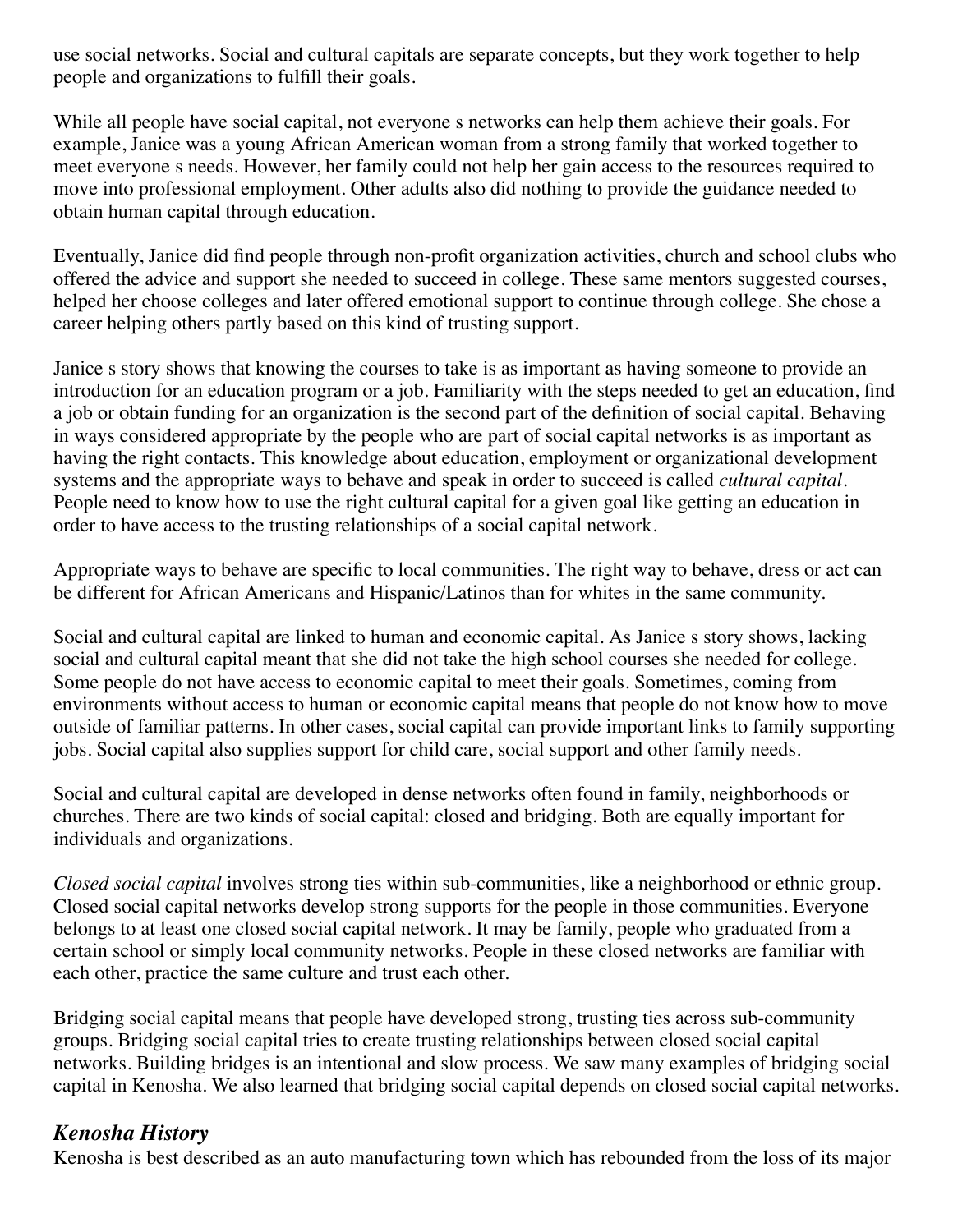employer in the 1980s. Rural parts of the county still are agricultural. Anticipating a planned plant closing, Kenosha business and government leaders stepped in early to ensure that Kenosha did not experience high unemployment, crime and poverty levels. Chrysler offered retraining and relocation packages for unemployed auto workers, government worked with local banks to avoid home loan defaults, and business and government together recruited small manufacturers and service employers to Kenosha. Around the same time, the outskirts of the city began to develop as a bedroom community for northern Illinois. This led to an increase in construction employment as well as an influx of more professional residents. By the mid 1990s, unemployment hovered at approximately 3.5 percent. However, many of the good paying, unionized jobs had been replaced by smaller employers offering lower wages and benefits. The company town atmosphere had also been replaced by a larger number of commuting families.

The workforce for industry largely came from migration. As in other U.S. cities, the late nineteenth century immigrants from Italy and Eastern Europe who came to Kenosha for factory jobs experienced prejudice in housing, employment and all other aspects of life. As a result, they developed tight communities focused on church, fraternal and benevolent societies to provide social support As unions developed, social life also began to focus on the union hall. By the 1990s, the initial ethnic enclaves had broken down, but social capital and community still focused on the small group of known people developed through church, union, family, neighborhood and school ties. Given economic prosperity through union employment, Kenosha was slow to develop non-profit and government supports for low income people.

The history of the African American and Hispanic/Latino communities mirrors the experience of the earlier immigrants. However, like similar communities, people of color experienced even more extreme prejudice than the white immigrants and still face discrimination in education, employment and other daily life experiences today. These two groups have been labeled  $\overline{u}$ hvisible people" due to their small numbers and the tendency to maintain passive, closed communities. This characterization was just beginning to change during the study period.

Both African Americans and Hispanic/Latinos still experience discrimination in hiring and promotion. However, like most social capital resources in Kenosha, people with ties through already established networks can find good paying working class jobs. Many African Americans and Hispanic/Latinos have had a very difficult time finding work in professional and some service sector employment related to the new Kenosha economy because they lack social ties to people connected to such jobs.

The history of Kenosha and its communities of color show this small city to be a place where people migrate to find work, first in factories and now in a combination of factories and service businesses. It is a place where people are expected to support themselves, but where strong communities based on closed social capital networks provide resources to find work, housing, to socialize, worship and find other supports when needed. Churches remain a source of support and community in the 1990s. The non-profit sector is relatively new and reflects community history and values.

# *Kenosha Culture*

Anthropologists define *culture* as the whole way of life of a people, including patterns of work, ideas and behavior. People who study organizations or poverty often use *culture* to mean values or habits particular to one organization or a group of people. This section describes unique aspects of Kenosha culture as in the second definition. Specific behaviors and beliefs are shaped by economic structures and other systems in a community.

Every culture has both positive and negative traits. In many cases, cultural habits that are helpful to many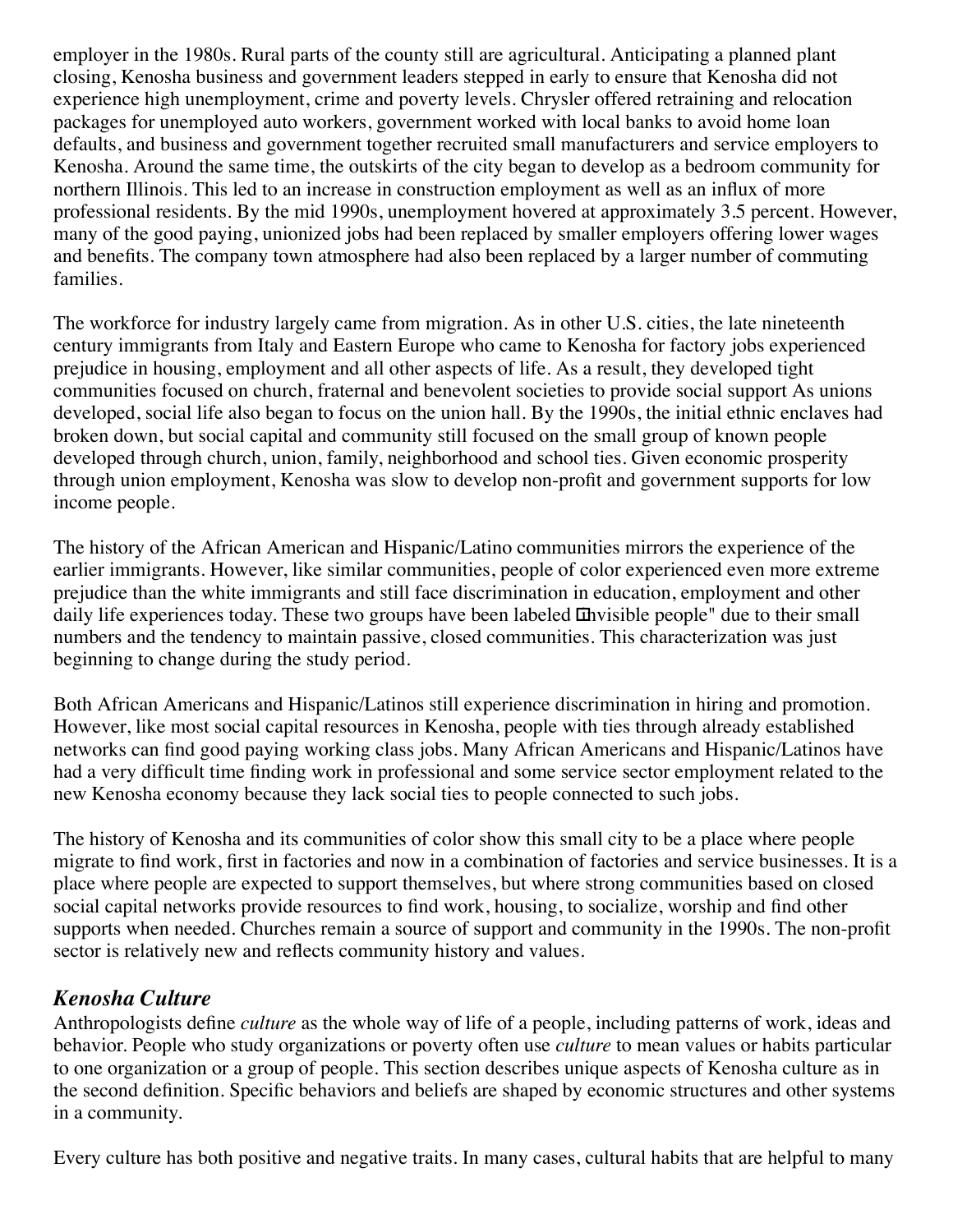people within a community can cause trouble for people who do not understand community rules. This is particularly true for communities made up of multiple closed social capital networks like Kenosha. Each cultural trait discussed below was mentioned by many people as impacting on the lives of people living in Kenosha, especially African Americans and Hispanic/Latinos.

People working with other communities may find much in common with Kenosha culture. Preference for known insiders is typical in most localities, particularly smaller cities or towns. Highlighting parochial knowledge over education is familiar in many working-class communities. Patterns of individualism and expectations that others are available as needed come from wider Midwestern cultural traits. These traits come together to form unique patterns for Kenosha. Understanding how local culture is similar and different to that in other communities becomes essential in developing programs in any locality.

Kenosha is a study in contrasts. Widely described as a blue-collar, conservative town, it also developed internationally known models for social welfare. Understood as twenty years behind most areas in the U.S. in developing affirmative action and anti-racism initiatives, this community also offered good paying factory jobs to many African Americans and Hispanic/Latinos. There are few segregated neighborhoods and most people of color report positive relationships with whites.

Kenosha culture comes out of its history as a migration point for people from many different backgrounds seeking factory work. Much of Kenosha s unique way of life stems from close, supportive networks of people working together to meet their needs through churches, neighborhoods and factory employment.

Kenosha culture is a tension among several seemingly contradictory elements. People negotiate these contradictions in everyday life, learning them as they are socialized into the culture. Newcomers learn Kenosha culture through trial and error, sometimes getting help from established insiders.

This study found the following elements in Kenosha culture that influenced social and cultural capital development for people in this community:

**Rules and Allowances for Insiders:** The first contradiction involves a balance between a wide variety of rules known only by insiders and the ways that the community makes allowances for known people who break those rules. This pattern shows how the community sets boundaries and tells people about how things work in Kenosha. As with many parts of Kenosha culture, these traits come from wider regional patterns.

- **Localized Knowledge:** People learn set patterns through personal knowledge. Many presume that anything outside of their personal experience is either wrong or does not exist. Information is not readily shared with outsiders and established Kenosha residents assume that others already know the expected patterns.
- **Conformity:** Community rules worked well for those familiar with them and who could live  $\bullet$ within them, but caused large problems for those who did not follow them. Many people reported that Kenosha is resistant to change, and following community cultural patterns is one aspect of fearing change. Since cultural patterns are transmitted through informal socialization rather than readily available written information or widespread education, newcomers are judged on whether or not they fit existing patterns. People who look and act differently are expected to learn to conform.
- **Support for Insiders:** The positive side of Kenosha culture is that people within the known social capital circle are provided with every kind of support. Rules are bent when the person breaking the rules belongs to the same group.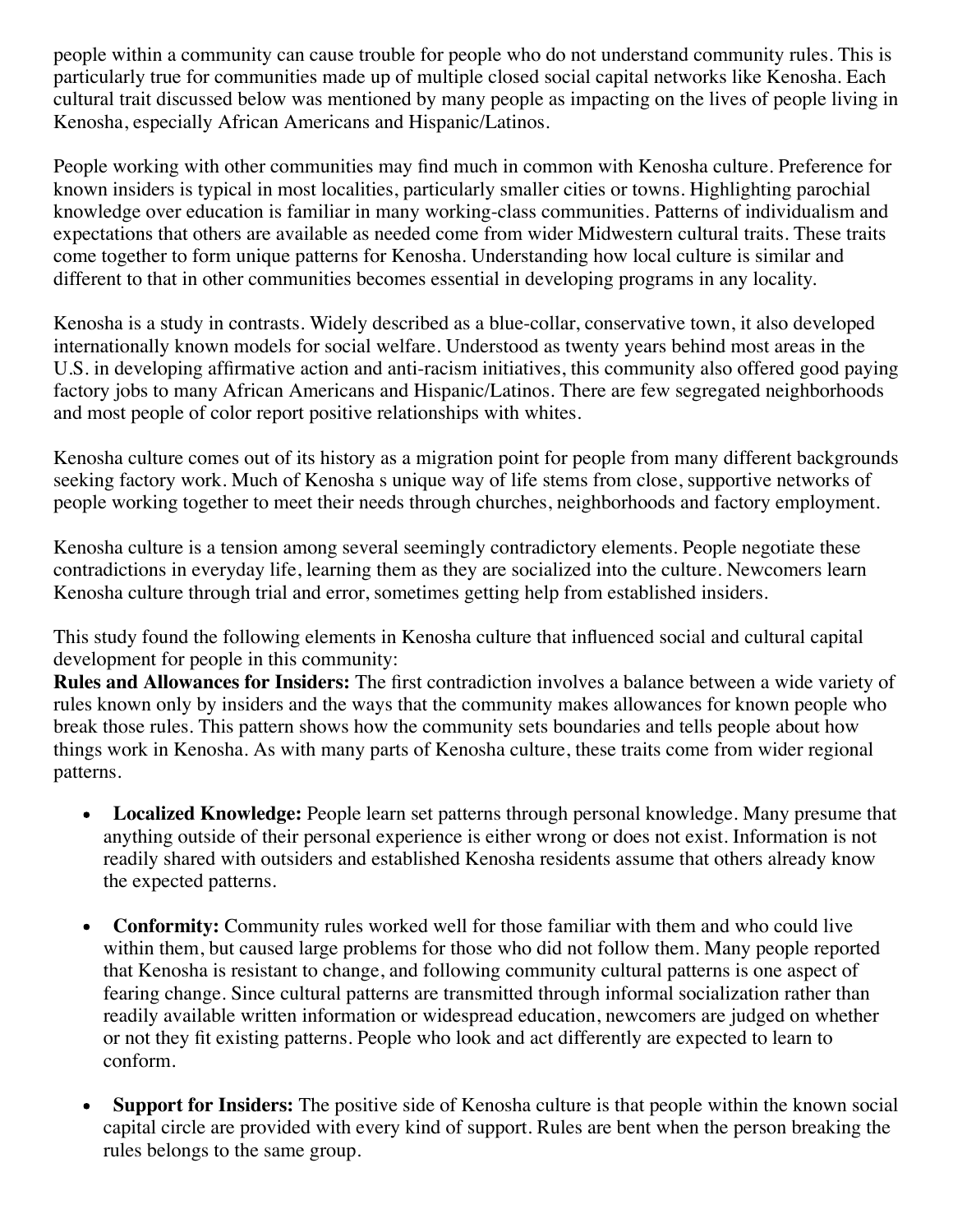**Insider Status Comes from Social Contact, Not Simply Racial Background:** While this study documented many cases of negative behaviors toward people of color, the research consistently also found that individual ties developed through school or work were far more important than race or other group identity. We found two patterns:

1) Closed racial/national communities. Often, people had instrumental social supports exclusively within one race/national community because most of their social contacts were developed within race-based community networks and institutions.

2) Cross-race networks. These people developed closed social capital networks based on living and working in mixed neighborhoods, workplaces and schools.

**Individual Attention and Boundaries through Rules:** Another tension in Kenosha culture involves the conflict between providing attention to the individual versus the need for time boundaries in the completion of expected tasks. The many rules in an office establish boundaries. These rules are negotiated around the expectations of individual support. Kenosha culture involves two contradictory strategies to deal with this trend:

- **Individual Attention:** Part of supporting insiders involves being available to help them whenever  $\bullet$ they are in need. Previous obligations fall by the wayside as the staff person seeks to please the next request. This results in people failing to respond in a timely manner to less present requests as they always focus on the most immediate problem.
- **Boundaries through Rules and Egalitarian Ethos:** The many rules serve as a buffer from these  $\bullet$ expectations of always-available support. Always available support is only available to those who follow approved community patterns.

In order to counteract the trend toward helping known, personally present insiders before others, organizations often resort to lotteries or other first-come-first-served strategies to get around accusations of favoritism. In order to get around these solutions to allocating resources through closed social capital networks, people developed insider knowledge in order to make sure that they got resources first. For example, tickets for popular events may be sold out before they are advertised to the general public because insiders bought them before formal notification was published.

**Presentation Patterns:** Another aspect of Kenosha culture involves approved ways of interacting with others. People are calm and polite. On the surface they appear friendly. To people within their networks, friendliness is genuine insiders receive every consideration. Outsiders, on the other hand may be politely ignored. Communication patterns combine with communication styles. In addition to only talking with known individuals, insiders and outsiders are distinguished by their ability to maintain a calm, surfacefriendly demeanor. People who exhibit emotions, talk more loudly than expected, move more quickly than locals or use hand gestures are considered potentially violent or crazy.

**Education and the Egalitarian Ethos:** As a community in transition, Kenosha residents had to address the need for more education against a history of factory work. Shop-floor culture privileged the camaraderie of line workers against educated or skilled outsiders. This played out in Kenosha as a suspicion of people with advanced education or who sought status through credentials.

Kenosha s egalitarian and anti-intellectual ethos played out differently among the educated middle class. Here, education and credentials were played down in favor of a low key, casual approach to others with similar ideas. We saw open reception to people offering good ideas to support the community. While being established in Kenosha mattered, the educated middle class was more open to newcomers who made a commitment to the area. Much of the creative social service activities came from the educated middle class melding ideas to fit the local community.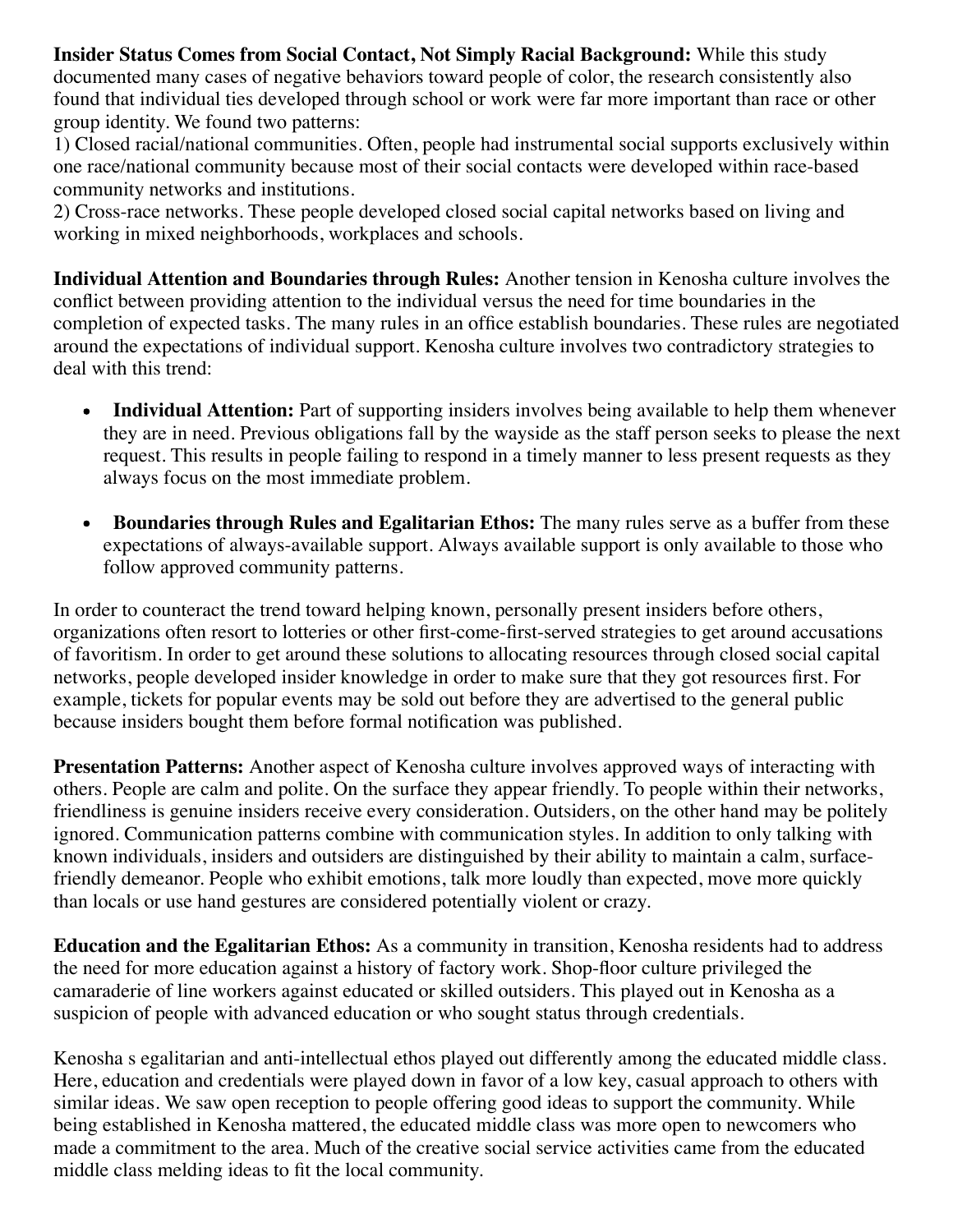#### **Reactions of Kenosha African American and Hispanic/Latino Communities to Kenosha Culture:**

People of color responded to Kenosha culture in three ways: 1) developing passive, invisible closed social capital networks within the Kenosha community, 2) blending into existing community patterns by adopting Kenosha culture and establishing cross-group networks, and 3) maintaining alternative cultural styles and fighting for group rights in Kenosha. The first two strategies were most welcomed by established Kenosha culture and were most prevalent until recently. Leaders were beginning to practice the third strategy shortly before this research project. Kenosha responded through resistance and slow change.

## *Economics and Social Capital: Employers*

**Types of Employers:** The portrait of employment in Kenosha reveals a community that largely consists of a diverse, secondary sector employment base. Secondary sector firms are small companies. Currently, firms fall into two general categories. Half are *family supporting*, *education required* firms, offering family supporting wages and benefits primarily to well-educated male workers. The other half are *lower wages*, *wider range of opportunity* firms, providing lower wages, more part-time work and less benefits to people with varying educational backgrounds. This second group of firms offers more opportunities for people with limited education and semi-skilled or unskilled work experience. More women and minorities are employed in these firms.

In order to examine available employment more carefully, businesses were grouped by similar characteristics. Analysis revealed several very different kinds of employment opportunities for people seeking work in Kenosha. We found the following five clusters of business:

1. **Small retail and service sector businesses, sixty-two percent skilled labor force, moderate to high wages.** Forming twenty-one percent of the sample, companies in this group included small doctor s offices and high-end retail employers like a shop that makes and sells computers. Only twenty percent of the employees in these firms were part-time workers. Sixty-four percent of these companies had less than ten employees. On average, forty percent of their employees were female. All paid wages of over nine dollars an hour to their employees. Eighty-six percent of these businesses offered health insurance benefits to their employees.

2. **Small service and manufacturing firms offering high wages and requiring skilled employees.** Forming twenty-six percent of the sample, firms in this group included professional service organizations like law and doctors offices and small manufacturing firms hiring skilled craftsmen. Seventy- seven percent of their labor force was skilled. Eighty-nine percent of the workers earned more than eleven dollars an hour. Ninety-seven percent of these companies offered health insurance and only fifty-three percent expected employees to contribute to the costs of their health insurance. On average, sixty-one percent of the people employed in these firms were men.

3. **Service sector and manufacturing firms paying moderate wages, fifty-three percent skilled labor force, one-third labor force part-time.** Forming thirty-five percent of the sample, firms in this category included beauty parlors and small manufacturers. Most jobs paid between seven and eleven dollars an hour. These employers offered an even mix of skilled and unskilled jobs. Seventy percent of these employers offered health insurance to their workers.

4. **Middle size to large retail and non-profit firms paying low to moderate wages, over fifty percent part-time workers.** Forming ten percent of employers in the sample, examples were large chain stores, nursing homes, and large youth serving agencies. These employers offered the most unskilled and semi-skilled jobs. On average, forty-seven percent of their workforce was paid less than seven dollars an hour and the rest of the workers earned less than eleven dollars an hour. Only twenty-eight percent of the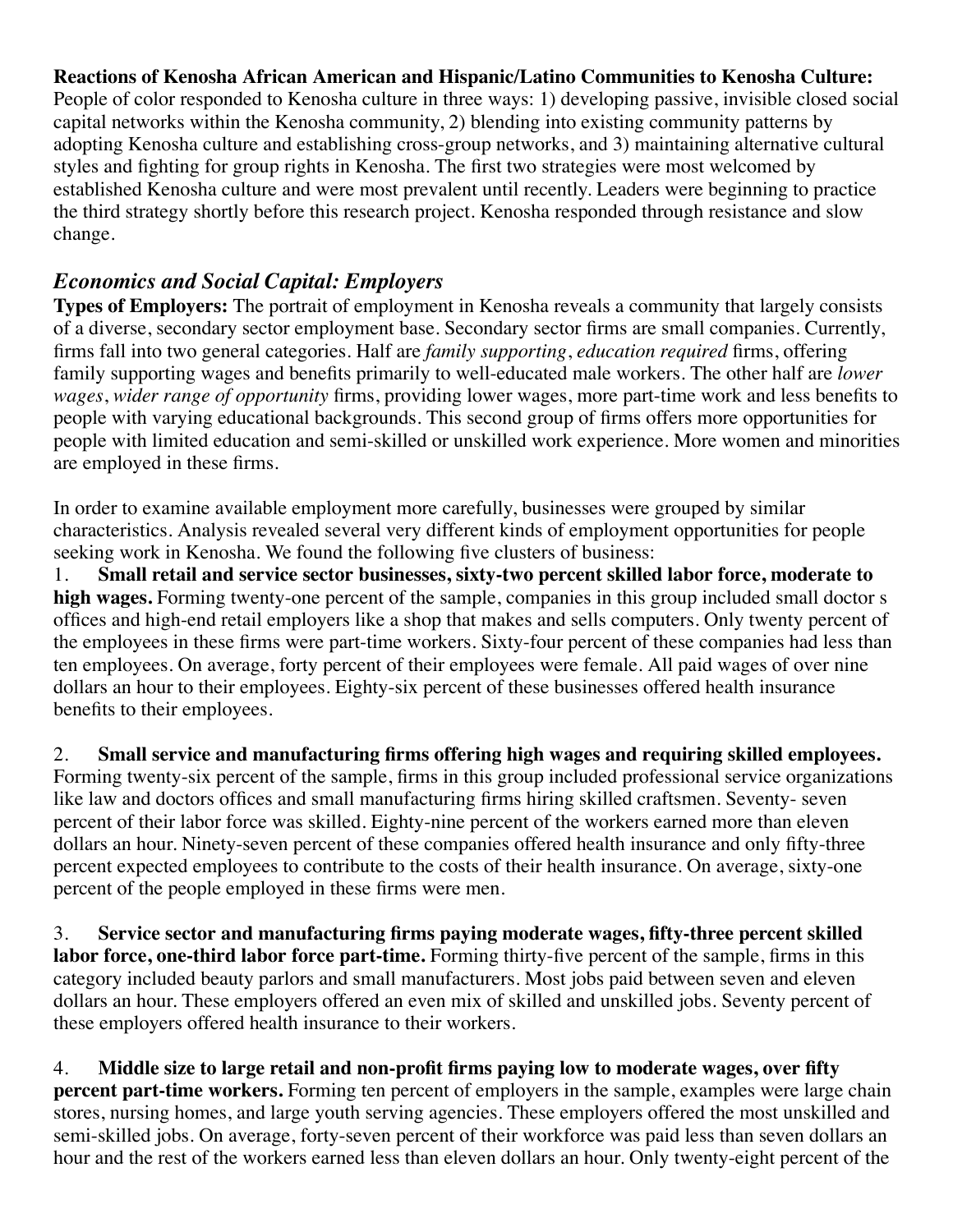workers in these companies were skilled. On average, seventy-one percent of the workers in these organizations were women. Seventy percent of these organizations offered health insurance.

5. **Small to middle size retail and service companies paying low wages and offering part- time hours.** Forming eight percent of the sample, employers in this group were very similar to group four, but were smaller operations. Examples include small restaurants, house cleaning services and small stores. Half of their employees were part-time. Eighty-five percent of their workers earned less than seven dollars an hour. On average, sixty percent of the labor force was female. Only half of the employers in this group offered health insurance. Even when employees could get insurance through their work, they were expected to pay for the insurance themselves.

**Hiring and Retention:** Most people hope for jobs in companies like those in the first two groups. However, not everyone can find work in these firms. Just as there are two divergent types of employers in Kenosha, employees are tracked into either low-wage or high-wage employment. This tracking partly comes from the human capital and cultural capital characteristics of employees themselves. Ways that jobs are advertised and employer hiring practices which bring social capital into play also influence who finds jobs in different kinds of firms.

**Advertising and Hiring Practices:** On average, employers reported that one-third of their referrals came from friends and family, thirty-one percent came from newspaper advertising, sixteen percent from walkins, eight percent from training programs, two percent from unemployment, and nine percent from other means. The nine percent  $\Delta t$  category included hiring through temporary agencies. Temporary agency employment is a particular concern to some anti-poverty agencies because temporary employees rarely receive benefits and often do not graduate to full time, permanent jobs. On the other hand, employers like temporary agencies because they screen their employees for them and allow them a flexible workforce.

The types of advertising used to garner applicants varied depending on the size of the company. Small companies were more likely to get referrals from friends and family while larger firms were more likely to advertise in the newspaper or use the unemployment office.

Hiring in Kenosha is usually done by one individual in each company. The owner or chief executive was responsible for hiring decisions thirty-nine percent of the time. A manager or department head made hiring decisions forty-three percent of the time. Four percent of the hiring decisions were made by human resources. Owners and executives primarily did the hiring in small companies while managers and department heads were responsible in chains and large firms. Only nine percent of the companies used team hiring to decide on workers. Team hiring primarily occurred in small, professional service establishments where people need to work together.

Individualized decision-making meant that employees may have little say in who worked with them. On the other hand, employers might rely on employee referrals in deciding among applicants. Combined with the fact that managers and owners often had a lot of say regarding benefits, this meant that the employer had a lot of power in employment relationships. In the small firms where most employees come from similar cultural capital backgrounds and share social capital connections, the power dynamics between employee and employer may not become cause for concern.

However, in companies hiring people different from themselves, individualized hiring and employment decisions meant that the employer set the tone for employment decisions. For example, we noticed several employers who would not consider an applicant from a different racial and ethnic group. A few other businesses actively recruited a diverse workforce.

**Retention:** The tone of the workplace also influenced the ability of employers to keep employees. In a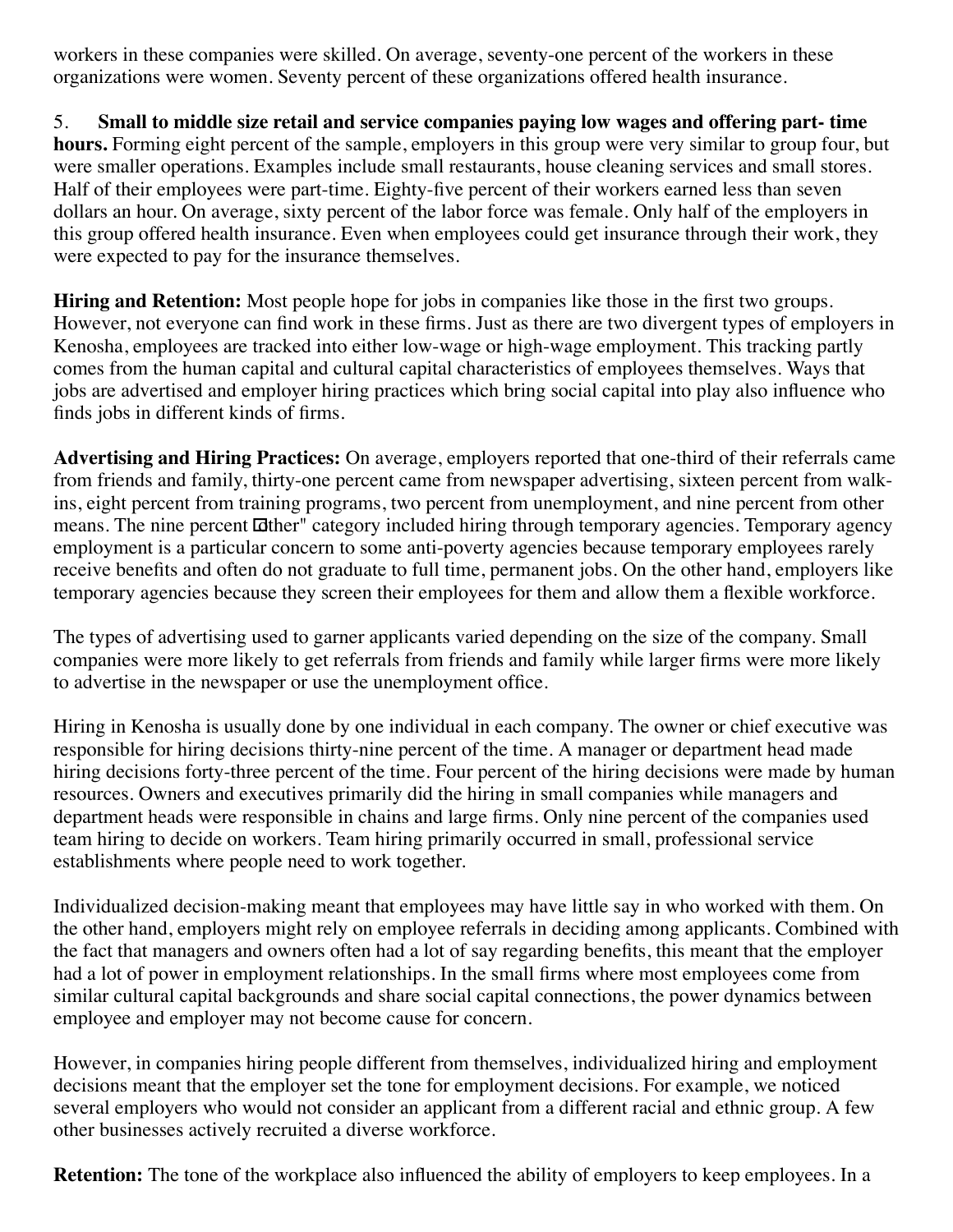tight labor market like Kenosha, churning or quick turnover of employees is a real concern for both employers and people hoping to place low-income workers into stable employment. The value of a supportive workplace is particularly important in a community with closed social capital networks relying on individualized knowledge and cultural practices.

The *Kenosha Employers Survey* sought to understand this process by asking about mentoring available for new employees on the job. Sixty-eight percent of the employers reported that they think mentoring is important and assign a mentor to newcomers. However, mentoring largely turned out to mean orientation by a supervisor or more established employee.

Limited mentoring means that employees need to learn quickly the rules of the workplace. Adjusting to a new workplace may be easy if they fit into the unspoken culture because they come with appropriate cultural capital or they already have friends in the workplace due to social capital networks that encouraged them to apply. Those lacking either appropriate social or cultural capital may have a harder time.

**The Role of the Kenosha County Job Center:** The *Kenosha Employers Survey* and the observation data suggest that few employers need to use a government service to find employees. The *Kenosha Employers Survey* found that only thirty-four percent of the organizations in the study used the job center. These employers fell into three types: sixty-nine percent of the manufacturers; seventy-one percent of government agencies; and sixty- four percent of non-profits in the study used the job center. Interviews and observations revealed that these organizations used the job center due to social capital. Government and non-profit organizations have strong ties to the job center due to contracting and information-sharing networks. Manufacturers are tied to the job center because KABA, their professional organization, works closely with the job center to recruit employers to Kenosha and facilitate employment in the area.

## *Implications for Policy and Programs:*

This picture of employment in Kenosha suggests the following concerns for people intent on finding stable employment for families:

- *Employment and support practices need to be targeted toward small, secondary sector firms.* The  $\bullet$ prevalence of small companies in Kenosha suggests that many of the strategies to support working families developed for large companies, such as good employer-based health insurance, on-site day care and employer- sponsored transportation, will not work in this community. Instead, local government and agencies need to design childcare, health insurance benefits and transportation strategies that are employer pooled or community based. Ideas like small business health insurance pools, neighborhood based childcare, and car donation and repair services may work better in this type of community.
- *Employment development strategies need to address the needs of two divergent types of employers*  $\bullet$ *in Kenosha.* Both types of employers are needed in the Kenosha economy. Since the tight labor market has already increased wages and benefits, simply calling for improving basic wage levels will not improve conditions for Kenosha families. Given the small size of these firms, many cannot remain in business if solutions simply focus on employer driven strategies. Given the strong sense of individuality common in Kenosha culture, mandates are not likely to be well received. Therefore, more individualized strategies to improve wages, working conditions and employment prospects are important in Kenosha.
- *Targeted training combined with links between employer and potential employees will work best*  $\bullet$ *for some Kenosha firms.* This research suggests that half of the employers offer good benefits and wages to a skilled workforce. Developing targeted training initiatives to help Kenosha residents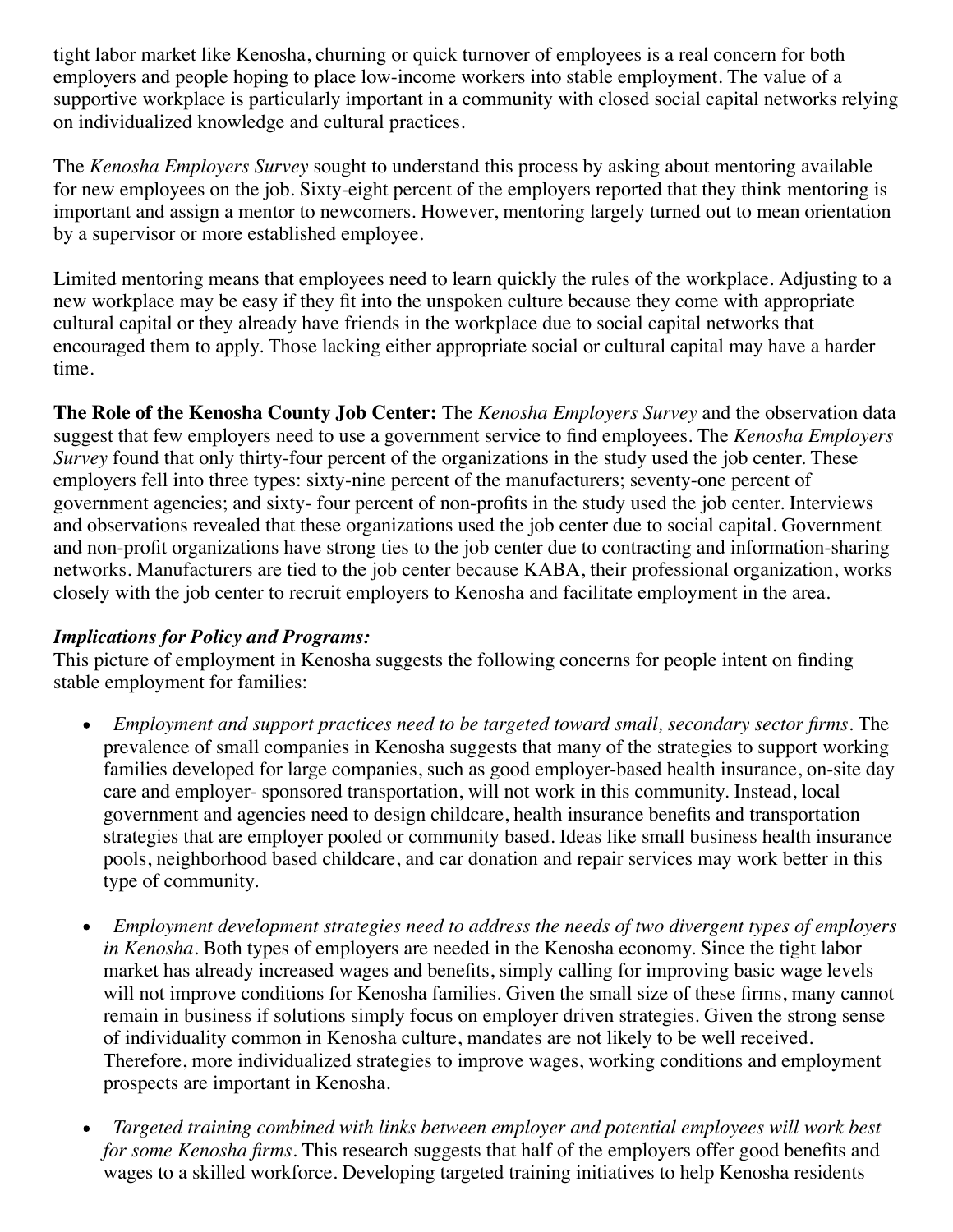develop the skills needed for these jobs will improve working and training conditions for half of the employers and employees in Kenosha. However, given the limited number of jobs of this nature in Kenosha, trying to move everyone into these jobs will not succeed in fulfilling the needs of either employees or employers in this community. While some companies may be drawn to Kenosha if it had a more educated workforce, it is equally possible to saturate the job market. Producing too many employees in one category may lower wages and benefits. Education and training for higher skilled jobs is important, but must be combined with initiatives for low- skilled workers.

- *Community support strategies need to be developed for people in low-wage sectors of the economy.* The other half of the jobs in Kenosha are with service, retail, non-profit and government firms that offer low wages, limited benefits and part-time hours due to available funding and common business practices in these sectors. Given that many of these firms cannot or will not be able to improve wages and working conditions, strategies for these firms should improve supplements for childcare, wages, benefits and transportation through government and non-profits.
- *Supports for entrepreneurs could provide additional family-supporting jobs in Kenosha.* Given the  $\bullet$ trend toward self-employment already evident in Kenosha, providing supports for these kinds of initiatives through small loans, technical support, pooled insurance plans and community-based marketing assistance could provide employment opportunities for some people struggling to find family-supporting work. These kinds of supports would also benefit existing small employers.
- *Social and cultural capital play a role in employment decisions in Kenosha.* Most employers in  $\bullet$ Kenosha use a combination of friends, family and word-of-mouth referrals to find applicants. Hiring decisions, benefits and supports on the job depend on the good will of the individual in charge of the organization. This means that employees need to develop ties to these organizations and develop the cultural capital appropriate to sustain employment.

## *Economics and Social Capital: Family survival strategies*

Overall, the *Kenosha Social Capital Study* found three types of families in Kenosha:

- $\bullet$ **Rising Educated Middle Class:** These families included wage earners with some college education who worked in professional or managerial occupations. In some cases, where there were two adult workers in the family, one may have worked primarily in stable factory or clerical employment.
- **Stable Working Class:** These families consisted of people with long-term good paying jobs in either factory or clerical employment. These individuals may have had some specific vocational training like a union apprenticeship or clerical training, but did not have a college education. In families with two adult wage earners, men frequently worked in factories while women worked either in factory work, clerical work or social service work.
- **Low-skilled Workers:** Low-skilled workers spent most of their work life in jobs that required  $\bullet$ limited skills and education. They alternated between spells on welfare and working in low-wage jobs. Examples included people who worked in low-wage secondary sector factories or service sector occupations like gardening, nursing assistant or cleaning houses. Many had completed high school and some had vocational training. People in this group were most likely to use welfare when times became difficult because they lacked the savings or on-the-job wages and benefits to survive without government support.

Social capital universally served as the entry point for jobs, education and other social supports in Kenosha. Almost everyone found work through family, friends and occasionally church or formal social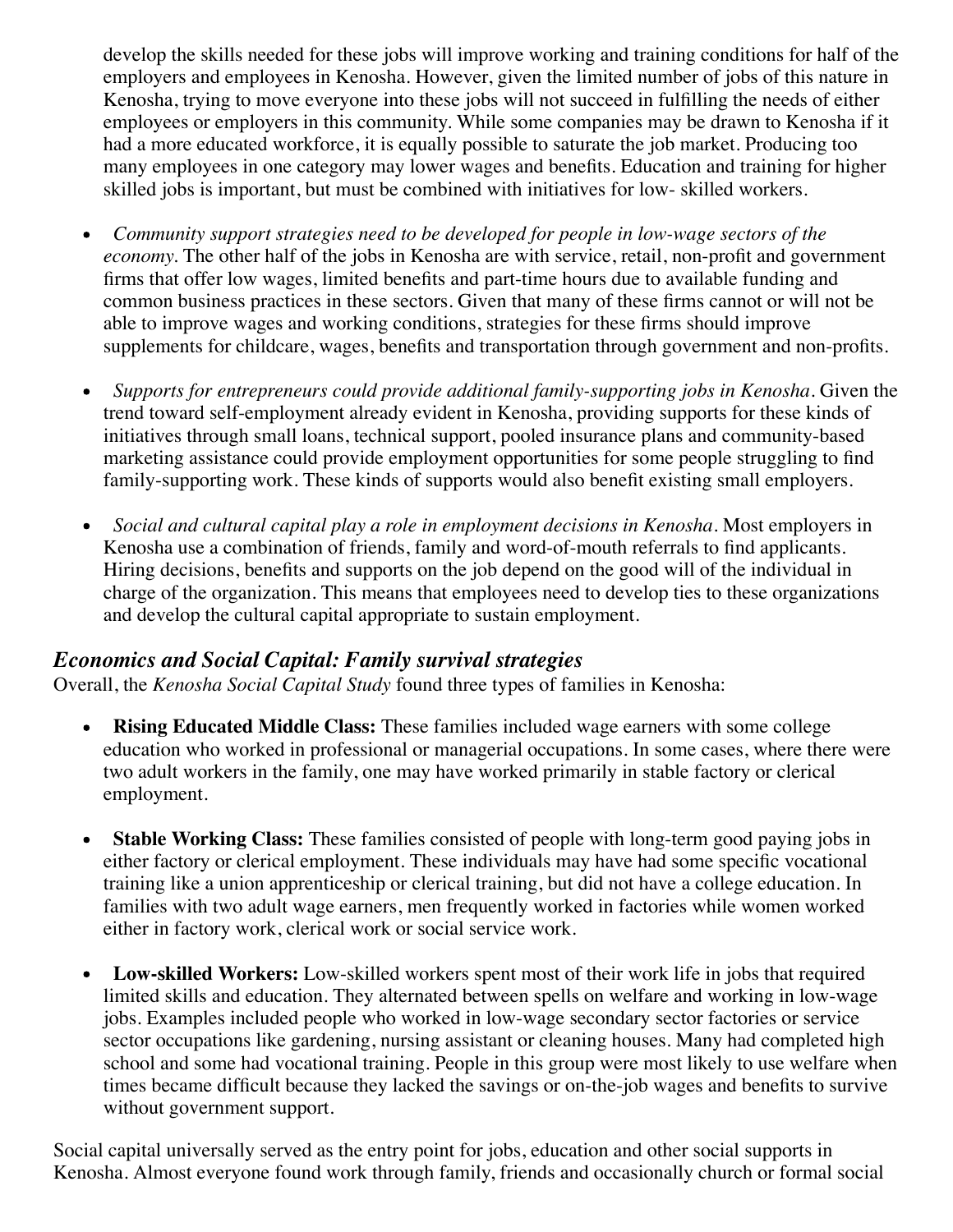service contacts. Educational decisions were made in the same way. Often, work and education decisions were influenced by cultural capital too. Social and cultural capital also influence strategies to deal with childcare, health care, transportation and other social supports.

Families in the three categories of *Rising Educated Middle Class*, *Stable Working Class* and *Low-skilled Workers* each have access to different kinds of social and cultural capital. We also found different levels of trust within closed social capital networks and among bridging networks for people in each of these three categories.

Most educated, middle-class African American and Hispanic/Latino families have found links to college and middle-class employment through supportive teachers, co-workers, supervisors or church members. These supports provided both the cultural and social capital to move into professional employment. People in this category also were able to use their credentials to find jobs even without strong social networks. The study found that people in this group were more comfortable using citywide resources like the Kenosha County Job Center computer network or professional organizations where they may not have a personal contact to find resources.

This comfort with published sources came from familiarity and trust of mainstream" white resources. They also felt competent to judge among resources found through formal systems like listings of doctors or childcare facilities. Educated, middle-class people more easily bridged into other social capital networks among people with similar education and work experience backgrounds. For example, educated African Americans and Hispanic/Latinos were more likely to participate in organizations outside of their ethnic and racial communities.

Most stable working-class families rely primarily on friends and family to find work. Closed social capital networks also come from their churches. Most of their resources for childcare, transportation and other needs come from the same closed social capital networks. Many of the children of stable working-class families tend to develop similar career paths using the same kinds of networks. Given changes in the economy, the next generation also either moves down into the low-skilled worker category or moves into the educated middle class if they receive appropriate supports.

As with families in the first two categories, low-skilled workers also had strong closed social capital networks that helped them find work. The same networks helped with childcare, transportation, housing and a variety of basic needs. Low-skilled workers often turned to other family members, friends or neighbors for support. The same was true when cars broke down, people were evicted or they ran out of food. The difference between low- skilled workers and the families with more stable incomes is that these people do not have networks that can get them into more stable work. Low-skilled workers are also more likely to simply walk in and fill out applications for jobs than people in the stable working class because they lack direct connections to many jobs. Since people in the low-skilled worker category often lack the requisite work history to get jobs beyond their previous low-skilled employment, filling out applications for better jobs often leads nowhere.

Formal social service agencies are part of the social capital resources of low-skilled workers. Church social services are known in the same way. Through word-of-mouth knowledge within closed friend and family social networks, people learn which agencies to contact and, often, which services may be most helpful. Knowledge about how to use these services is also part of the cultural capital of these communities. Unlike the stable working-class, who are often ashamed to use government supports, the culture of communities that needs social services by necessity involves understanding how formal services can provide help when family, church and community networks cannot offer enough aid. While many low-skilled workers dislike using formal services because they are sometimes treated badly by agency staff, they do not feel shame when turning to an outside agency for help.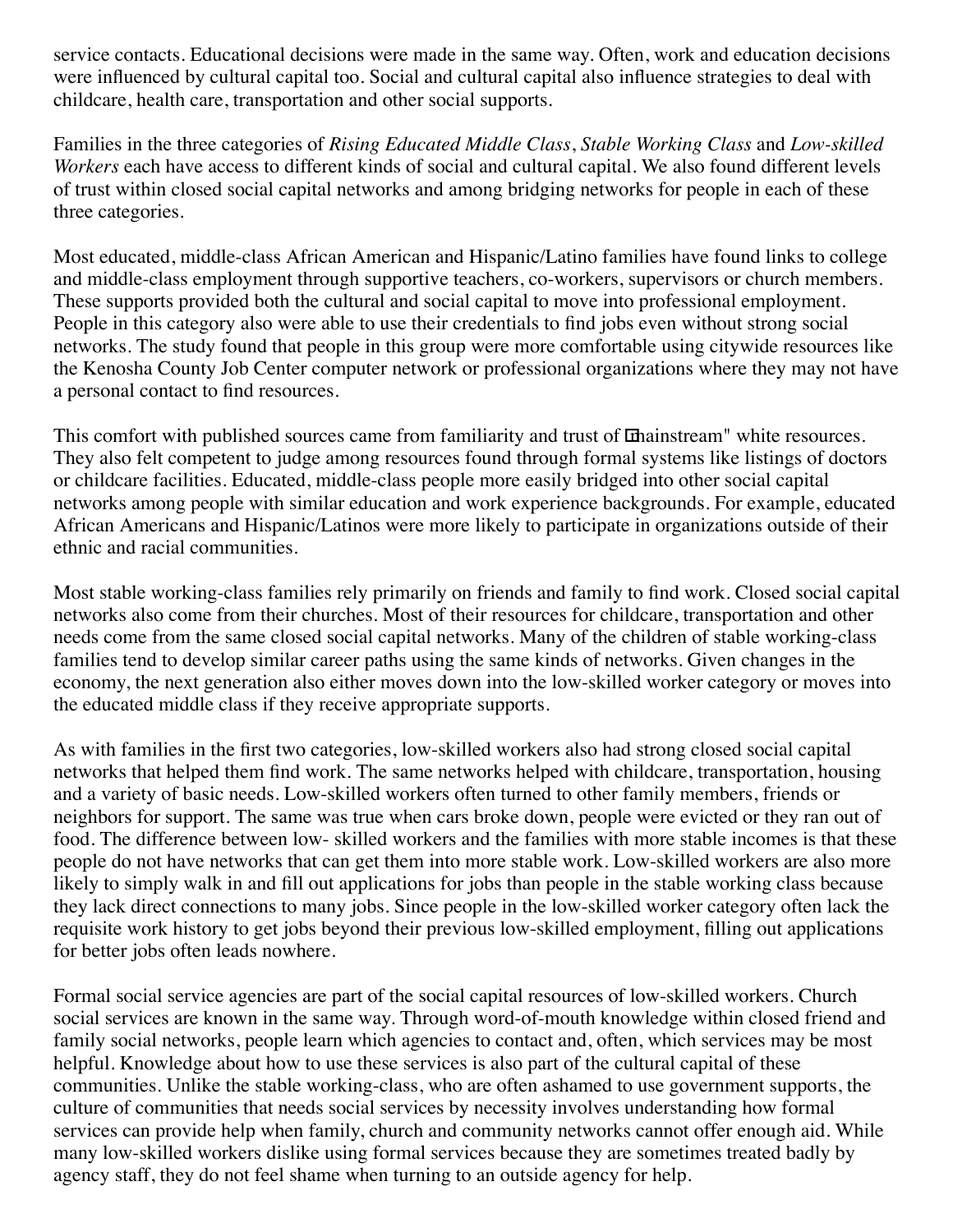#### *Implications for Programs and Policy*

- *Formal supports are best advertised through informal networks.* People found resources through their closed social capital networks of friends, family, neighborhood and church. They learned about formal services like jobs, educational opportunities and other resources through the same channels. The best way to spread information given this tendency is to develop bridging contacts in closed social capital networks.
- *Supports are based on trust and cultural capital, not just information.* We found that people evaluated both organizations and individuals based on the good report of people or organizations that they trusted already. Much of that trust came from shared cultural capital. For organizations offering services or trying to develop workers, contact needs to go beyond simply sharing information. Agencies need to develop strong relationships with the people they work with and be prepared to modify cultural expectations to reach across communities.
- *Moving between communities involves developing both cultural and social capital.* The families  $\bullet$ who were most successful and resilient in this study could move between several closed social capital networks. These skills come from trusted, long term, positive involvement with people in different communities. Bridging social capital means more than connections or short-term interactions among people from different closed social capital networks.

## *The Kenosha Welfare System*

The Kenosha welfare system experienced rapid change during the study period. Wisconsin s new welfare reform program, W-2, requires low-income families receiving government assistance to participate in work- related activities in an effort to rapidly move them into the labor force. Kenosha succeeded in achieving W-2 goals of reducing the welfare caseload. In September, 2000, 176 families were receiving cash assistance and another 126 were enrolled in case management or related services. This change was due to a combination of Kenosha s booming economy and W-2 s emphasis on moving welfare recipients rapidly into the workforce. While few families are involved in W-2, many more receive supports from government in the form of food stamps, medical assistance and subsidized childcare. W-2 emphasizes supporting working poor families through these kinds of supplements. Given that many of the jobs in Kenosha s new economy are service sector or small factory employment offering low wages and limited benefits, these kinds of supports are particularly important. In September, 2000, 4,901 families received food stamps, Medicaid or a combination of the two. The majority of these families, 3,080, only used government supports for medical assistance. A small proportion of Kenosha families, 818, were enrolled in subsidized childcare.

Kenosha differed from most of the United States in its approach to providing assistance to families in need through government. In keeping with Kenosha s egalitarian ethos of helping everyone in its community to become self-supporting, the Kenosha County Job Center did not distinguish between public assistance recipients and other community residents when offering job search and other related services. The Kenosha County Job Center was available to everyone looking for work in this community. The Kenosha County Job Center also developed close links to organizations offering housing, energy assistance, childcare, parenting, education and other services needed to support a working family. Through contracts and well-developed coalitions, the Kenosha County Job Center epitomized the onestop-shop system that has become the ideal for social supports in the United States in recent years.

Despite goals of serving all Kenosha residents, funding for the Kenosha County Job Center largely came from state welfare funds. From 1997 to1999, roughly seventy percent of the Kenosha County Job Center budget came from W-2 and related contracts. Given the sharp reduction of people on public assistance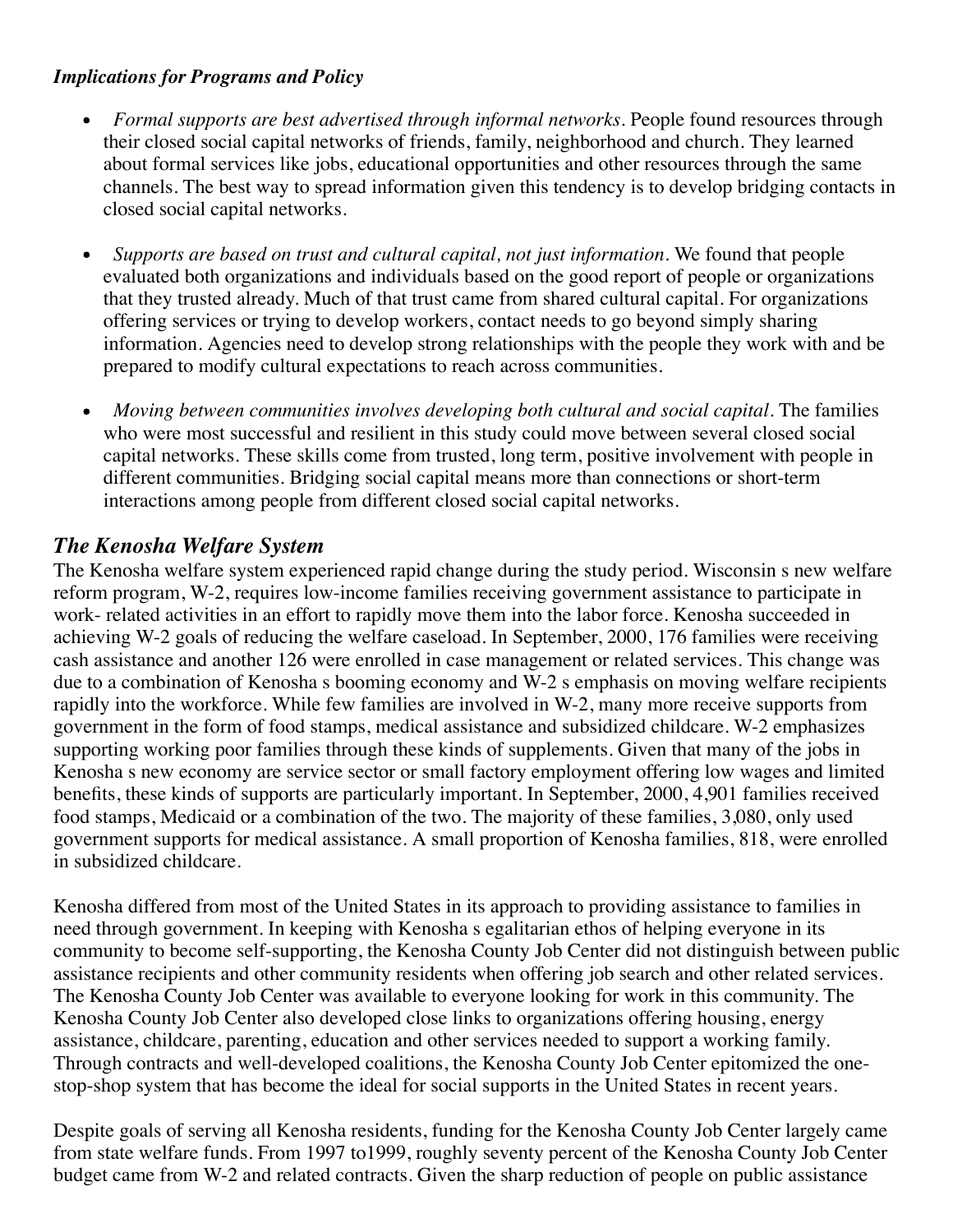after W-2 started, new state contracts implemented halfway through the *Kenosha Social Capital Study* reduced funding by approximately thirty-seven percent. As a result, Kenosha is now trying to offer the same universal program with less money, resulting in some staff and program cuts.

## *Implications for Policy and Programs:*

Like many government systems, the Kenosha County Job Center has much promise but sometimes fails in executing its program fully. Problems come from: 1) a combination of limited funding that in turn limits services; 2) Kenosha cultural views about government aid that influence staff behavior; and 3) limited information about Job Center services stemming from localized knowledge within closed social capital networks. Low-income eligibility cut-offs associated with many government programs also limit the ability of the job center to provide assistance to a wide range of families that would benefit from assistance. Kenosha County Job Center s challenge involves creatively expanding its networks so that community residents increasingly use needed services while contending with budget cuts, as the state presumes that the working poor are completely self-supporting because they do not use government aid systems. The following changes to government policy and programs would help the Kenosha County Job Center and facilities like it throughout the United States better serve community residents:

- $\bullet$ *Determine funding for government services based on community income figures rather than government program use.* The Kenosha partnership between government and non-profits that provides holistic service to some low-income residents is currently at risk because the government center has had to cut services due to funding which is formula-based on numbers of people using W-2. If the goal of welfare reform is to support low-income families through work, case management supports, childcare assistance, medical care and other services available through government become increasingly important in order to maintain these families in a secondary sector economy. Basing government funding to communities on data on families with incomes below the median wage or the number of workers employed in firms offering low wages and limited benefits would allow government to better meet this goal.
- *Raise income limits for support services like medical assistance, childcare assistance and*  $\bullet$ *training.* As with many other studies of working people in the United States, the *Kenosha Social Capital Study* finds that the lack of universal benefits common in most countries for health care, education and assistance raising children makes life difficult for all families. Given political realities which suggest that universal benefits will not be developed soon in this country, I recommend raising income eligibility levels so that more families who do not have access to these resources through work can get the help they need to thrive. Allowing more families to qualify for assistance may, in turn, increase support for government services throughout the community.
- *Ensure that staff providing information to the public seeking services have full training and have*  $\bullet$ *developed empathy for people using government aid.* One of the weaknesses of the Kenosha County Job Center system involves poor services provided by front-line workers. Paying extra attention to the training and behavior of these workers would increase use of the Kenosha County Job Center and improve perceptions of the agency in the community.
- $\bullet$ *Enlarge networks of organizations involved in coalition activities with the Kenosha County Job Center in order to improve service and expand community knowledge of government services.* The project found many examples of good service provided through a team of non-profit and government providers. However, agencies likely to be most in-touch with the closed social capital communities needing services are sometimes left out of these networks. Creating bridges to agencies within communities of color and their churches may improve supports for families in need and enhance knowledge of government services throughout Kenosha.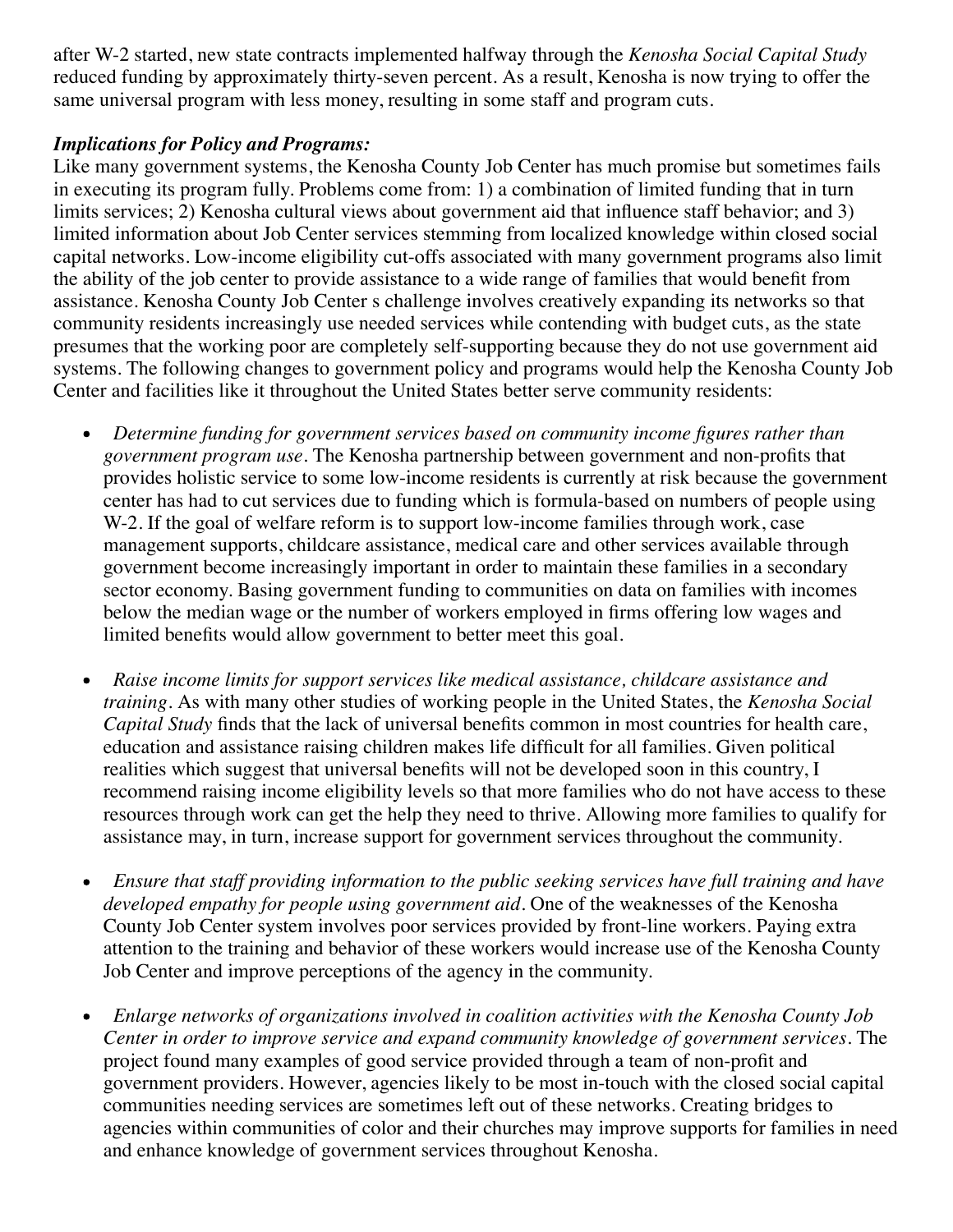*Use social capital links through agencies, employers, churches, schools, unions and other venues*  $\bullet$ *that are used by a wide array of Kenosha residents to share information about programs and the Kenosha County Job Center.* While anti-poverty agencies had information about government programs that were shared with program participants, many other organizations either did not have information or did not readily share it with all Kenosha residents. The Kenosha County Job Center needs to better advertise all of its services through presentations to people at places where they regularly congregate. In order to best facilitate use of services throughout the community, education sessions for gatekeepers within the organization such as teachers, floor supervisors, counselors, pastors and agency staff might best serve this goal. Given Kenosha s emphasis on providing employment supports to all Kenosha residents, information fliers and presentations should stress the egalitarian goals of government services to help everyone eligible for assistance.

# *Social Service Agencies and Social Capital*

The *Kenosha Social Capital Study* concentrated on Kenosha s non-profit organizations that provided a service to families in need or who were understood as located within the African American and Hispanic/Latino communities. The research focused on three organizations chartered to serve everyone in Kenosha with a particular need and five non-profit organizations identified with the African American and Hispanic/Latino community.

We found two types of organizations that provided services to the African American and Hispanic/Latino communities in Kenosha. On the one hand, citywide anti-poverty organizations provided services to a population that disproportionally consisted of people of color. These organizations were considered  $\Box$ strong" and  $\Phi$ ell run" by the city power structure.

On the other hand, organizations based in communities of color actually served people throughout the community because they each had contracts for citywide services. These organizations struggled more for funding than the mainstream organizations. These organizations had their core mission activities aimed at their communities, but also provided these services to people outside of their communities. While citywide opinion of each of these organizations varied, all had a reputation for  $\Xi$  veak" governance and most had experienced financial scandals in the past. People in the Kenosha power structure were less sure of the quality of these organizations.

Part of this difference of opinion regarding these minority-based organizations came from the fact that they did not have uniformly good social capital relationships with the city power structure. Concerns also came from media perceptions. Finally, community perceptions of good" leadership and citywide criteria for governance were not always the same. These factors together influenced citywide perceptions of these organizations. Perceptions, in turn, influenced the ability to get funding and staff for these organizations, creating a self- fulfilling prophecy that made it difficult for these organizations to successfully fulfill their missions. Analysis of non-profit agencies providing services to the needy or to communities of color revealed a mixed picture. On the one hand, agencies received strong support from their community and worked together well. On the other hand, Kenosha organizations suffered from chronic under funding typical of small non-profit organizations. This was exacerbated by Kenosha s understanding of non-profits as charity for the deserving poor. The resources available to each institution depended on the resources of the social networks it was tied to. While citywide power brokers were concerned about caring for African Americans and Hispanic/Latinos, they judged organizations by their ability to obtain resources from the wider community and create strong social capital ties throughout Kenosha.

At the same time, this perception of weak organizations came from lack of visibility for these organizations and their constituent communities in citywide social capital networks. Decision makers often were leery to believe these agencies reports because they have no direct knowledge of their activities.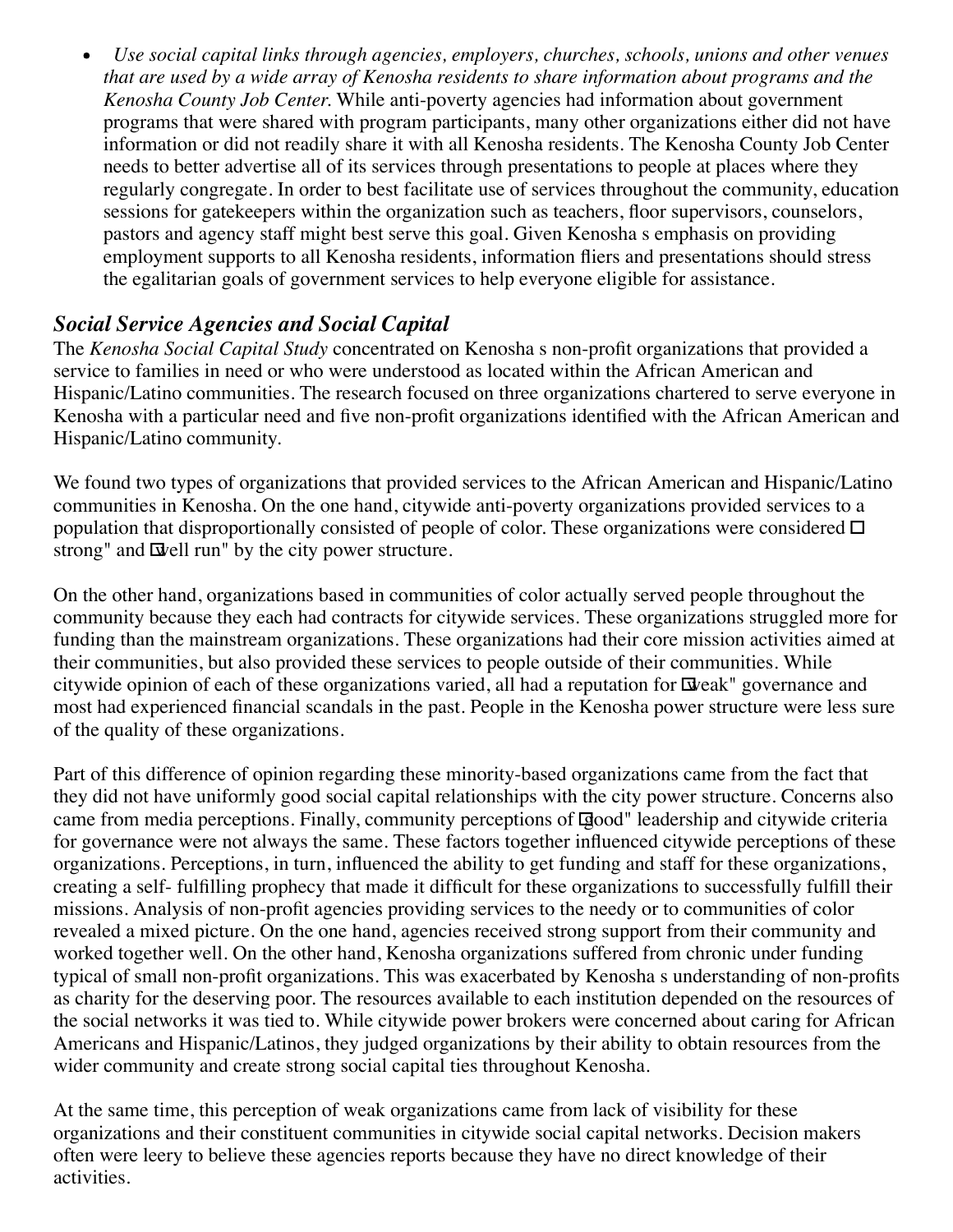Often, non-profit organization analysts attribute poor organization performance to weak boards. This is not the case in Kenosha. In fact, we found overlapping board memberships including some of the same competent power brokers in the city in most Kenosha social service organizations we studied. All of these boards were racially integrated. In several cases, we found strong boards working actively for their communities that lacked the social capital resources to easily realize their missions. In other cases, boards consisted of people with access to citywide social resources who were on several boards. Torn between multiple obligations, these individuals were more likely to put their energies into fund-raising and governance for the organizations they perceived as providing more consistent service. They remained on community of color organization boards because they felt an obligation to community self-support despite misgivings about the direction of the organizations. As a result, they did little to help the weak organizations improve. The continued limited performance of these weak organizations became a selffulfilling prophecy as under funded organizations struggled to meet their mission.

Citywide power brokers supported organizations in communities of color through contracts to provide services to everyone in Kenosha. These contracts had two opposite effects. On the one hand, contracts brought needed funds into these organizations. On the other hand, agencies already pulled in several directions found more of their resources focused on activities outside of their core mission. Communitywide support sometimes limited their ability to serve their closed social capital networks.

In an effort to offer bridging social capital, citywide power brokers created tensions in these minority community-focused institutions that were not easily resolved. Citywide solutions to crisis in these organizations reflected efforts to broaden social capital through connections to mainstream networks. Other organizations associated with communities of color continue to struggle to maintain their mission activity and build bridges to the larger Kenosha community.

## *Implications for Policy and Programs*

- *Nonprofit funding levels in Kenosha are too low to ensure adequate staffing, salaries and other*  $\bullet$ *tools to meet agency missions.* Nonprofits become one employment source for workers, particularly in the African American and Hispanic/Latino communities. All agencies suffered from limited staffing due to insufficient funds. In order to adequately serve its community, funding and salary levels for small Kenosha non-profits need to rise to levels common in similar organizations elsewhere. Given generous community support already, additional resources may need to come from outside Kenosha.
- *Citywide contracts need to be better integrated into mission-based service provisions in order to better fulfill agency missions and build bridging social capital.* Citywide services sometimes stretch the missions of the organization as well as their limited staff resources. Boards and staff at these organizations need to develop stronger mechanisms to link these programs to the core programs for the agency.
- *Organizations based in communities of color need to develop mechanisms to bring mainstream*  $\bullet$ *stakeholders into the agency to become more familiar with activities.* African American and Hispanic/Latino organizations sometimes lose out on citywide funds because key decision makers do not have direct knowledge of their activities. Mechanisms like placing these individuals on boards, inviting them to view activities, and regular conversations can better develop these links.
- *Agency heads need to develop strong personal social capital connections throughout Kenosha.* Bridging individuals were able to obtain resources for their agencies because they participated in citywide activities and made a practice of cultivating trusting relationships with politicians,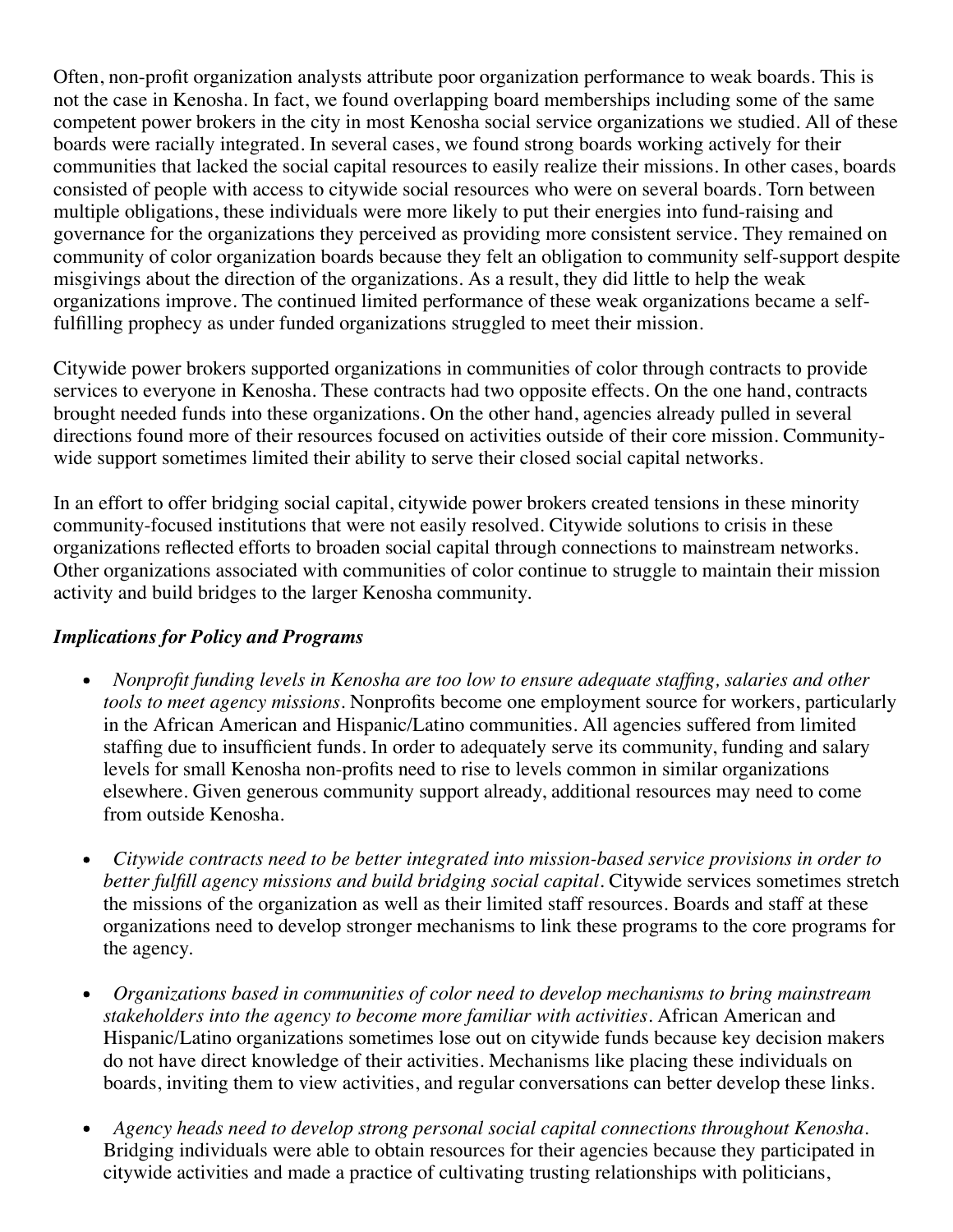businessmen and others throughout Kenosha. Newer key agency staff need to develop similar relationships in order for their agencies to thrive.

*Front-line contacts like receptionists need to be paid staf with strong knowledge of agency*  $\bullet$ *programs and good communication skills.* Often agencies lose out on both funding and use of service because the person managing communications is a constantly changing volunteer. While considered expendable by many agencies, front-line communication staff are often key agency representatives.

## *Social Service Agency Use and Social Capital*

**Staff Practices:** While many people reported getting good service from the Kenosha non-profits, we found that under-staffing did impact on service provision in agencies. Kenosha social service agency staff behavior reflected the patterns of support within closed social capital networks common in Kenosha culture. People observed that they had to wait a long time to get services or could not reach the staff person they needed to find. For example, one person tried to obtain a specialized service, only to have the appointment time reset over and over because staff would be pulled away for other emergencies.

Kenosha social service organizations also follow Kenosha culture patterns of working with people as they appear, not according to appointments. Some staff provide better service to people who are known to them. As a result, people needing help would identify a helpful staff person and rely on them to provide access to a variety of services.

However, we equally found organizations that would go out of their way to help someone that they had never met before. Staff would use their contacts to gain service throughout the city. In this way, Kenosha social service agency staff became the social capital conduit between people who lacked jobs, goods and services, and those who could fulfill that particular need.

Analysis of agencies revealed strong collaboration among agencies primarily based on individual social capital ties among staff. Caseworkers knew which agencies had contracts for which services and who might have a better connection for furniture or another basic need.

Usually, this involved a combination of direct referrals to other agencies and, if program participants had trouble navigating the communication practices at the other agency, caseworkers stepping in to ensure that their program participant received the requested service. This two-step process became necessary when the front line staff at the second organization did not relay messages to the requested caseworker due to limited time and training. Sometimes a new applicant to an agency had trouble accessing services because they did not fit into the social and cultural capital community of front-line agency staff. The front-line gatekeeper ignored newcomers or treated them badly because they were different.

**Ways that People in Need Access Services:** People accessed services at a particular agency in Kenosha for two reasons: 1) that agency was the only one providing the service; or 2) they had heard through closed social capital networks that an agency worker provided good service. As with employment and other aspects of Kenosha life, information was spread largely through word of mouth referrals. Social capital provided most of the information that people needed in order to find services. Within communities needing particular services, there was little need to advertise because people provided the information to others in their social capital network.

People coming to an agency to obtain a specific service often simply came to achieve their goal and left. We rarely witnessed people coming into an agency for these specific services asking about other programs offered by that agency. This observation implies that, while government contracts to provide citywide services brought money and people into these small community-based agencies, these activities did little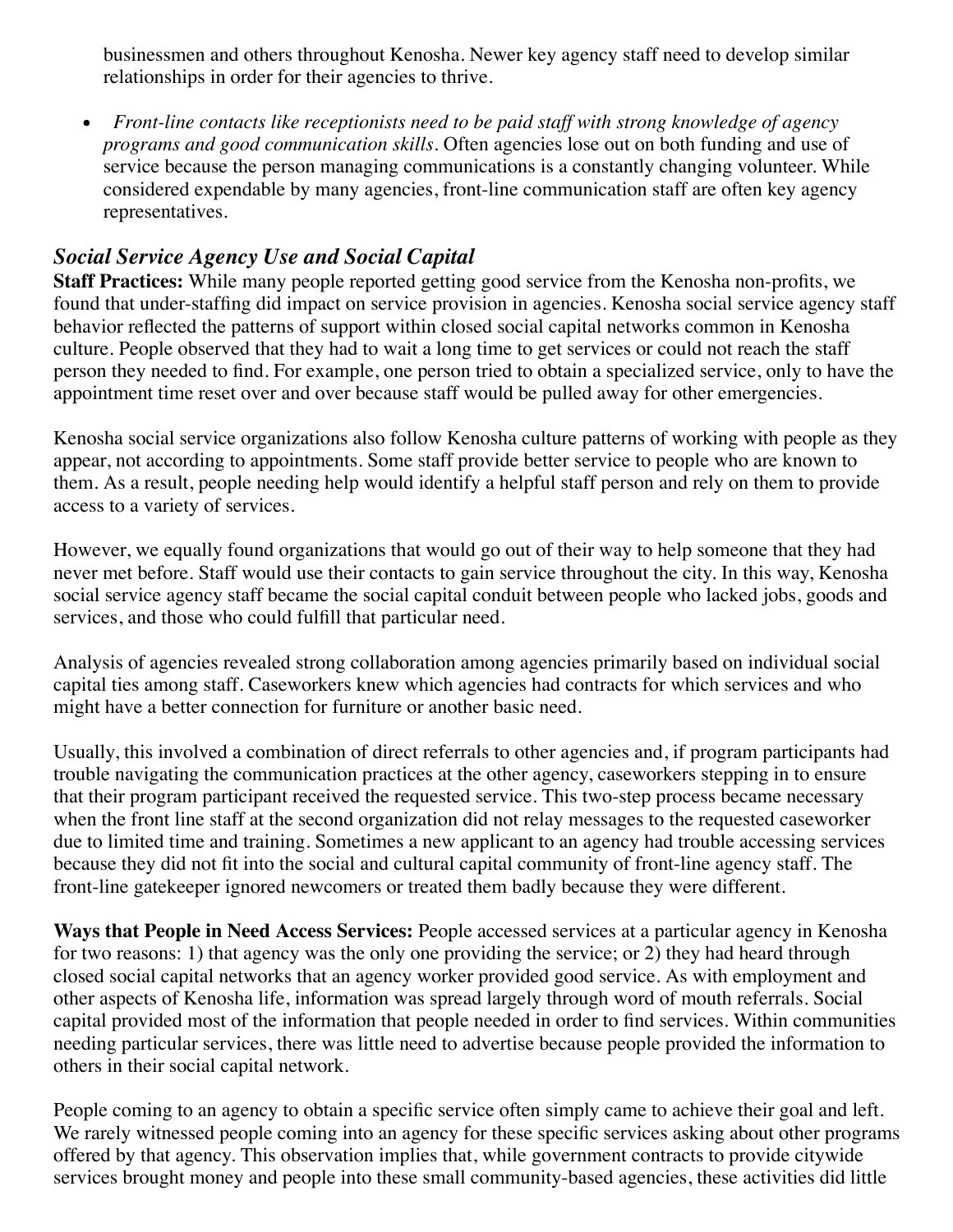to expand the number of people who used other programs or enhance bridging social capital among closed communities.

This pattern shows that closed community patterns extended to nonprofit organization use. People in need would first turn to their churches and then to organizations with a reputation for supporting people in their social capital networks. Organizations needed to establish trusting relationships in the same way as individuals. For people of color, this often meant going to a trusted staff person at one of the organizations based in communities of color.

**Results of Service: Comparisons Across Types of Agencies:** We found two patterns among social service agencies in Kenosha. In some cases, agency workers provided help that met direct needs for program participants but maintained a boundary that maintained inequality and existing closed social capital networks. Mainstream agency staff were more likely to practice this pattern. For example, one direct service worker offered an array of services to clients, but presented advice in a rigid and patronizing manner. While offering help, the worker maintained a boundary through her manner that suggested that the clients were objects to serve, not neighbors in need. No social capital connections or trust were offered or built through this transaction. The program participants patiently accepted the service, but did not try to bridge the gap between provider and participant.

The tendency for organizations to provide help, but not always a step up, varied based on several factors:

- **The relationship between staff and program participants.** In most cases, we found that people of color in need seldom developed strong egalitarian relationships with mainstream white agency staff because those staff held subtle beliefs that program participants were culturally different from themselves. On the other hand, agency staff from any background that see program participants as potential equals and promote their development can make a real difference in the lives of the people they serve.
- **The cultural habits and closed social capital networks bringing program participants to the agency.**
- The social and cultural capital networks developed within programs among agency participants. For example, program participants in one anti-poverty program developed a close network that continued after participants finished the program. These participants worked together to find childcare and housing, and fulfill other basic and social needs. While these networks provided important support for these individuals, they also limited the ability of network members to seek additional outside supports. Since all of these people were low- skilled workers returning to lowskilled jobs, they did not develop either networks or skills to move beyond their current social and economic status.

Organizations based in communities of color and mainstream organizations often have different social and cultural capital related gifts to offer people in their programs. While mainstream agency staff often did little to create bridges across class and race boundaries, sometimes these organizations offered important social and cultural capital support that changed the lives of program participants. While staff at organizations based in communities of color were more likely to offer holistic services to program participants with an egalitarian ethos, these organizations did not always have the social capital ties themselves to build bridges into other communities.

If the goals of social service are to support families through services in keeping with their current closed social and cultural capital networks, both types of non-profit organizations in Kenosha achieve this goal quite well, though sometimes in different ways. Both organizations and participants relied on their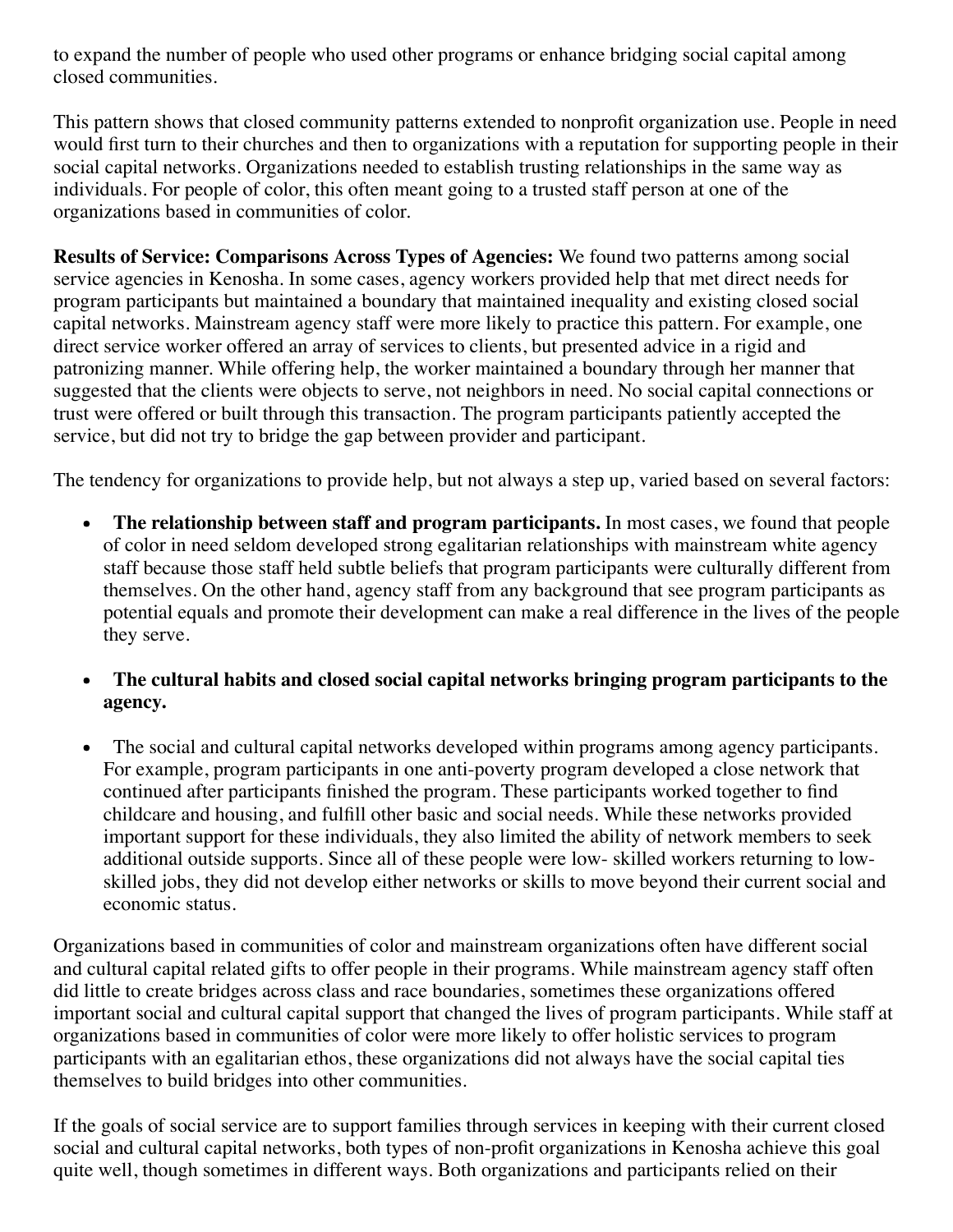established closed social capital networks to achieve these goals.

If non-profits also intend to foster bridging social capital, the extra ingredient of social trust between program participant and staff needs to exist in order to make links into different worlds. In many cases, people of color from the same communities as program participants, but who worked in mainstream organizations, provided the important link between closed social capital communities and other opportunities.

## *Implications for Policy and Programs*

- *Making concrete connections between citywide services and core agency services is an important*  $\bullet$ *way to build agency use and create bridging social capital.* Given that people using non-profits for citywide services do not pay attention to other services offered by the organization, staff should pay special attention to introducing these people to other agency programs. Since this is best done through social capital networks of participants, introducing people who use the agency in a casual way to people in core programs may achieve this goal.
- *Enhancing the circle of care throughout the community and building bridging social capital through mentoring.* Many people receive strong social supports through agency staff they trust who connect them to goods and services in related organizations. Strengthening this process by drawing on successful people within the community to work more closely with program participants may achieve this goal. Agency board members and church volunteers are important resources in this process.

## *Churches and Social Capital*

Policy makers and some researchers think of churches as an alternative form of support for families. Some policy makers think that churches can do a better job of providing for poor families than either government or non-profit organizations. These people think that churches have social capital that government and non-profit organizations lack. Others see churches as teaching appropriate values. These people see churches as purveyors of cultural capital.

**Instrumental Supports through Churches:** Each of the churches offered a variety of social and economic supports to their members and the wider community. For the most part, these ministries took two forms. Formal mission committees of both women and men visited the sick, provided spiritual and emotional support to families facing hard times, and gave away goods and sometimes cash to people in need. People helped through church instrumental support included both parishioners and others in the community.

One hallmark of church instrumental support involved the circle of giving and receiving in the African American congregations. Most families active in helping others through church and their work had received similar support themselves. The circle of care ranged from social visits when someone was ill to long-term financial or mentoring support.

Church instrumental support took a more formal shape in the Catholic parish. Here, ministry was provided either through the center for the Spanish-speaking population or the St. Vincent de Paul office. Givers and receivers often differed by generation and sometimes race. For example, most of the people receiving aid were newcomer Mexicans or African Americans.

**Churches as Training Ground and Developers of Cultural Capital:** We found that the churches role as training ground and spiritual well for people involved in social welfare activities in the community was far more important than direct social service because of the range of social welfare activities provided by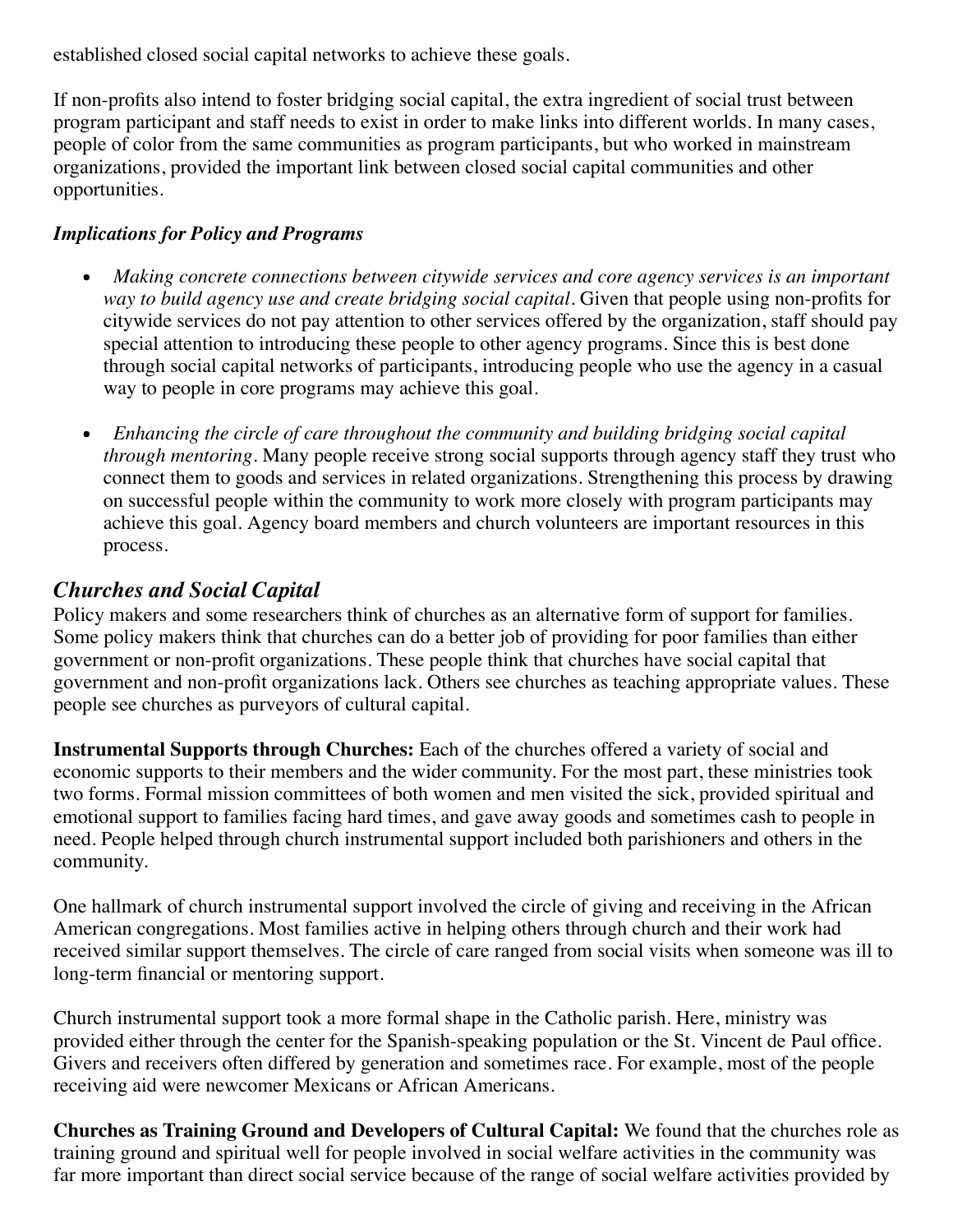congregation members. Most of the African Americans working as teachers, counselors, and social service agency employees, and in other helping roles in Kenosha were active in church and came from religious backgrounds. Churches taught leadership, values appreciated by mainstream culture, and the patience to work with difficult populations. Churches encouraged both education and work that offered more than financial remuneration. Faith-based ministries for youth development, education and political activities eclipsed the instrumental ministries in importance for people participating in these activities. Both of the larger African American churches strove to involve their members in several ministries.

We saw the same relationship between faith and works in the Hispanic/Latino Catholic community, though less frequently. Given the formalized nature of social support, church-based activity often involved individuals who either were asked to participate in social welfare activities or volunteered to help others. Examples include nuns or priests asking someone to take on a faith-based social welfare job or Anglos who helped out Hispanic/Latino families through a church-sponsored activity. In both cases, initial participation in church- based service led to a life of work for others through non-sectarian social service venues.

**How Do Churches Build Social Capital?:** Kenosha African American and Hispanic/Latino community churches built social capital through a slow and consistent process of developing community and establishing trust among their members. For example, at a meeting at one church committee, parishioners arranged food for a sick person. In addition, Tasha, a newcomer to the church, was offered a combination of emotional, spiritual and instrumental support as she was introduced to the community by her aunt as one in need of prayer as she struggled with a learning disability. Tasha was welcomed into the church community through prayers and caring words. Hugs and encouragement help develop trust in this supporting community. With this trust, Tasha hopefully will feel comfortable asking church members for help if she struggles in school. Church members learn that Tasha has a problem that requires their assistance, understanding her as a member of their community in need rather than a young person who fails at school for an unknown reason. They are more likely to help her because both relationships and trust have been established.

**Bridging Churches:** Two churches that participated in this project developed bridging links as organizations and fostered bridging social capital among their members. A number of members of these churches talked about how their church provided a strong sense of self for African Americans. These churches were most likely to have members who went to college, were employed in professional jobs and were involved in social service activity throughout Kenosha. These churches also were most likely to draw members from newcomers to the area.

Implementing a bridging vision included involving church members in active ministries to develop themselves and the community, an active practice of joint worship and advocacy activities with both white and African American churches, and participation in community social service and politics. As a result, African American churches and their members are becoming a visible presence in Kenosha for the first time.

**Closed Social Capital:** Members of all churches practiced closed social capital, as was common among most people of color in Kenosha. Closed social capital involves equally strong networks that people rely on for social, economic and emotional supports. However, community boundaries are carefully guarded and social capital networks are maintained within the network. These organizations and their members become invisible to outsiders. As organizations, all of the churches serving people of color practiced closed social capital. The bridging churches exhibited both bridging and closed social capital, while leaders and members of closed communities only went to outsiders when they needed something.

**Building Cultural Capital:** Churches built cultural capital in a variety of ways, too. Most mechanisms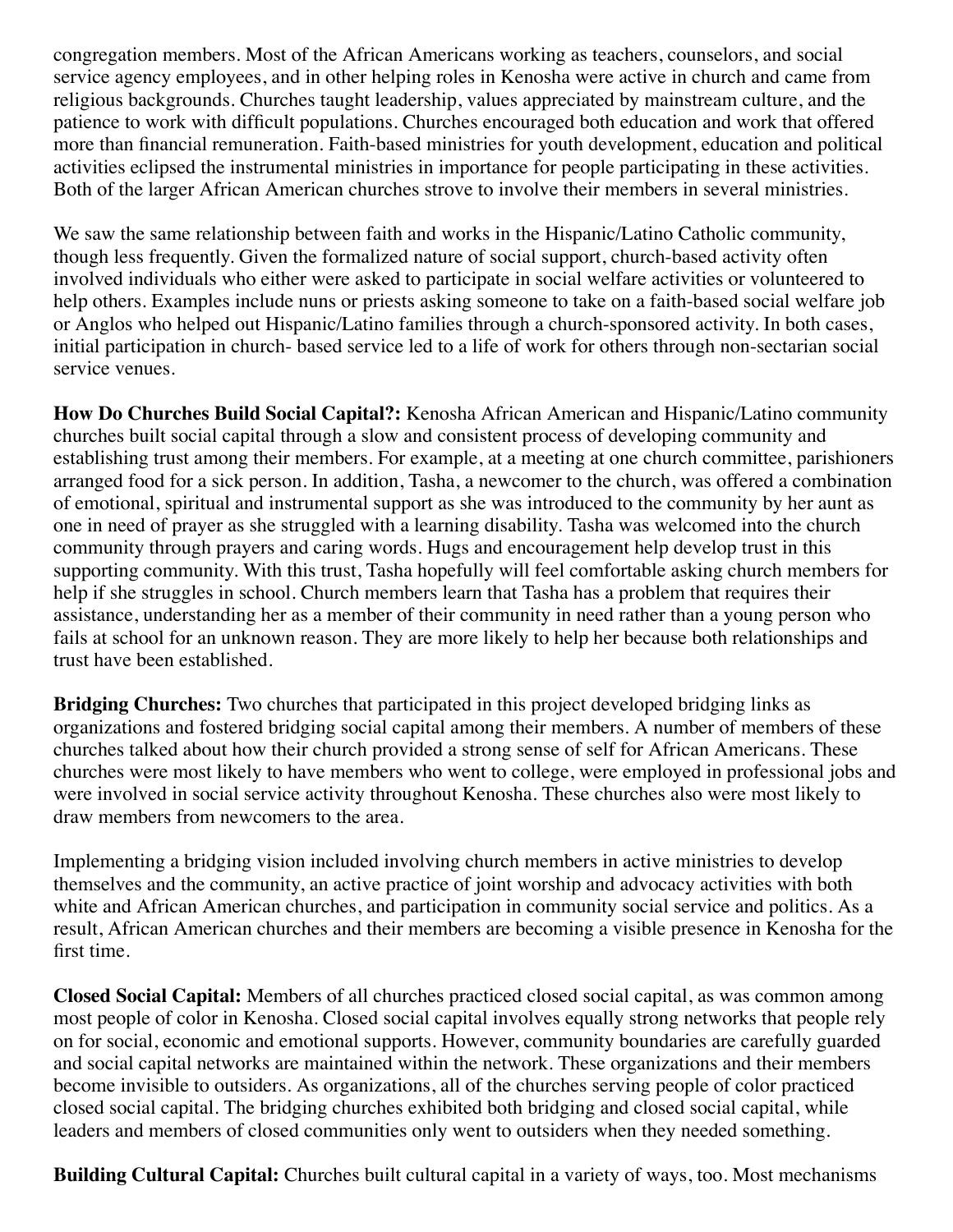were subtle encouragement for certain kinds of behavior. For example, one church listed the names of all the college students who belonged to the congregation in the weekly bulletin.

While most of these examples show support for education and advancement, the smaller, working-class and low-skilled worker churches did not always support behaviors valued by mainstream society. For example, one of our field workers, Raymond, was an African American from a low-income community seeking a college education. He reported to me that he felt unwelcome because church members resented him for going to college. Appropriate cultural patterns in this community meant not getting above everyone else through advanced education.

**Churches as Providers of Social Welfare Services:** This study suggests that churches provide a wide array of instrumental supports through formal and informal mission activity. Churches also offer spiritual and moral guidance that helps their members develop social and cultural capital appreciated by employers, schools and other aspects of mainstream society.

Churches do not necessarily provide appropriate supports to needy people. Three separate factors can create situations where churches fail to provide the combination of loving support and appropriate" values that will lead to economic self-sufficiency.

- $\bullet$ **The nature of the values taught by the church**.
- **The nature of the relationship between the church and people in need receiving service from**  $\bullet$ **that church.** For example children in low-income neighborhoods in Kenosha were picked up for church by a bus from one of the larger, white churches. While the church supported middle-class values, the children were not welcomed into the church community as full members like the families where both adults and children attended. The church may have offered new cultural capital, but it did nothing to provide social capital to these children. It is unclear whether or not the children absorbed the cultural capital values taught at church.
- **The nature of relationships within the church.** Some people may attend churches that offer a  $\bullet$ combination of community, social capital and cultural capital valued by mainstream society. Nevertheless, church members whose lives do not meet the standards common in that church may feel left out due to gossip or more subtle sanctioning in the community.

## *Implications for Policy and Programs*

- $\bullet$ *Churches of er training in many social support activities.* Volunteer work in churches provides onthe- job training in a variety of social welfare occupations. Organizations seeking new volunteer and paid leaders or employees would do well to strengthen relationships with active churches to locate appropriate people.
- *Churches of er social and cultural capital to their members who meld well with the congregation.*  $\bullet$ This research found that churches created social and cultural capital supports for their members when they were welcomed into the church community. This means that churches can have a positive influence on their members. At the same time, churches do not necessarily foster bridging social capital or cultural capital valued by **Chainstream**" society. Nor is everyone who attends a church activity invited to fully participate in the community of care offered by that church. This finding suggests that churches in and of themselves are not an automatic solution to social problems.
- *Bridging social and cultural capital through churches can only be developed when people meet as* $\bullet$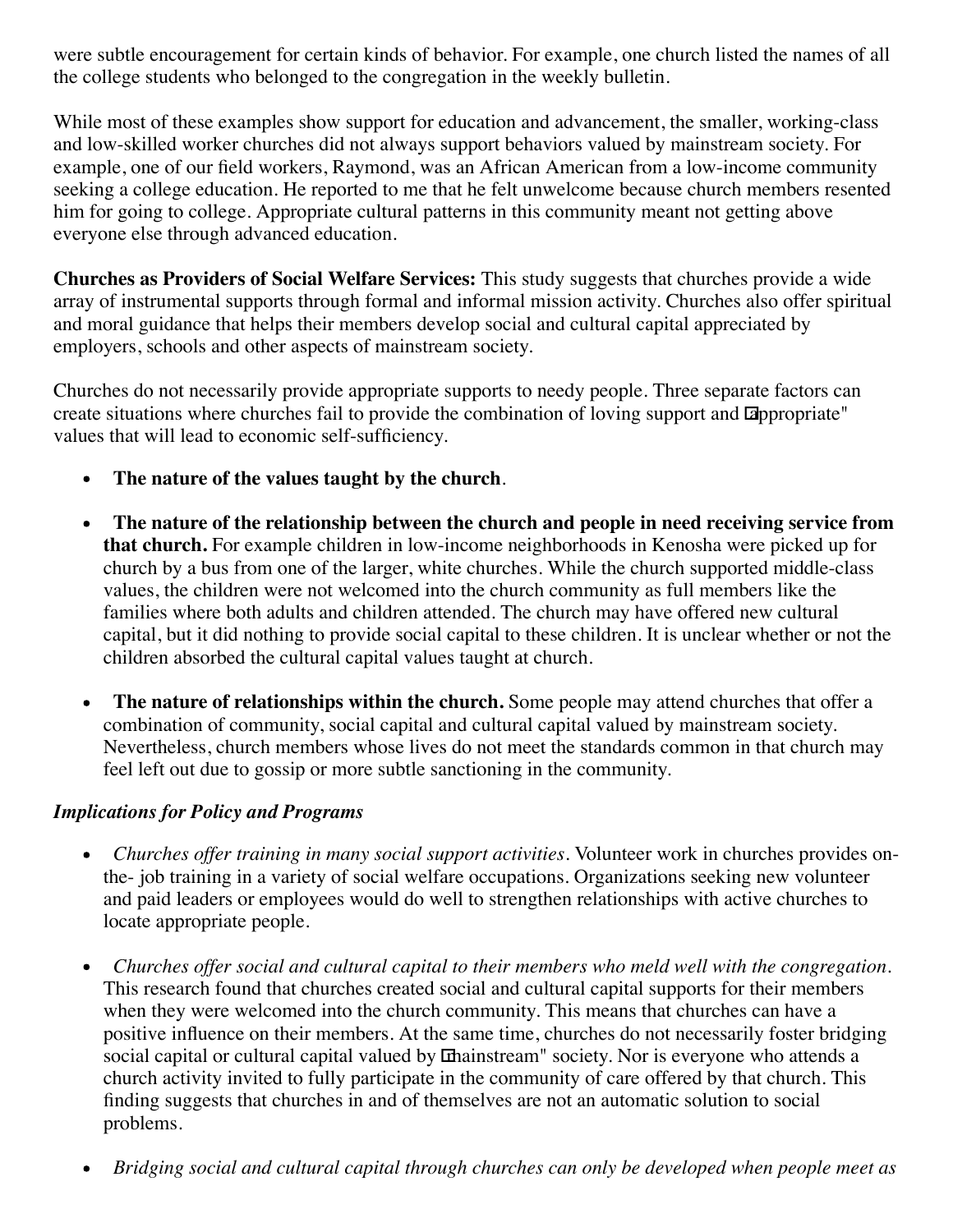*equals with mutual respect for each other.* This research project found many examples of churches helping low-skilled workers move into the stable working and middle class. Churches that worked together with other churches in trusting relationships can change a community.

*Church support is limited to the resources of those churches.* Kenosha s African American and Hispanic/Latino churches had much to offer their communities. However, their resources are not limitless. Finances depend on the means and generosity of the congregation. Formal programs depend on the time and talents of leadership and members, combined with the limits of financial resources. While churches could provide additional formal programs if more financial support is provided, churches are interested in providing supports on their own terms. For example, one pastor offers food or financial assistance only if an individual agrees to church counseling. This finding means that churches cannot take over all social welfare provision or substitute for government or non-profit providers.

## *Dynamics between Churches, Social Service Agencies and Communities*

The various non-profit organization coalitions had little formal connections to the churches. Until very recently, few churches engaged in social activities as a united body. Church coalitions focused on joint worship or educational activities, not creating links to social service organizations. However, during the study period this began to change when the pastor of a key bridging church assumed coalition leadership. The major church coalition started inviting people involved in various forms of social service to present information on their activities to this organization. More churches became actively involved in social service. Churches also became more involved with politics.

As with non-profit organizations, we found many more connections between churches, non-profits and community through informal ties. This study found multiple connections between churches and nonprofits serving the African American and Hispanic/Latino communities in Kenosha. Churches provided the base communities for many of the board, staff and participants in non-profit organizations. Particularly in the smaller organizations, overlapping religious and neighborhood ties became the resource for employees, board and participants. Churches often served as initiators of non-profit activity and training grounds for service. Several of these organizations started out as church missions. Many key staff moved from active church mission work to paid non-profit casework. This was especially true for people lacking professional educational credentials.

Church mission models also pervade service and fund-raising strategies for Kenosha organizations. Kenosha egalitarian culture expects most non-profits to rely heavily on church and neighborhood-based volunteer resources. This led to unrealistic expectations for organizations that did not possess similar resources. On the negative side, each of the African American and Hispanic/Latino organizations is expected to fulfill every need for their constituency, just like the church missions would find food, clothing, financial assistance, work and other resources for parishioners and other community members in trouble.

On a more positive note, church models provided creative alternatives to fund-raising through grants and other more standard mechanisms. For example, one minority community organization filled the inevitable gaps in operating budgets due to limited government funding with the parish fund-raising technique of Bingo games. African American and Hispanic/Latino organizations also turned to churches for volunteers to supplement paid staff.

These strong links among churches, organizations and community show that Kenosha creates a circle of care to support organizations that share the same ethos within that community. It is precisely the threeway links between church, non-profit and caring community that creates the circle of care that people need to develop the skills to bridge across social capital networks in a community like Kenosha. For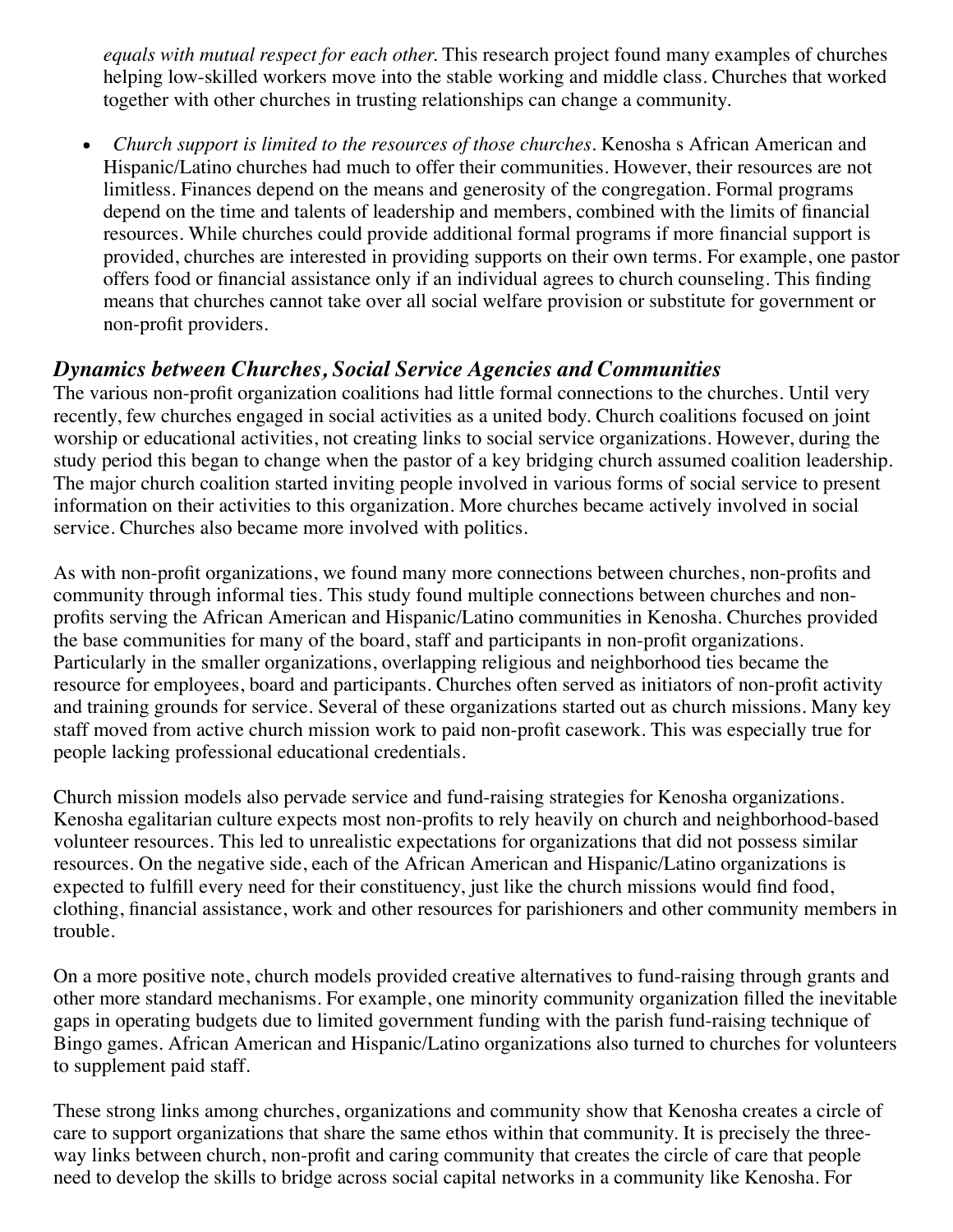example, Janice was raised on welfare by a single parent after her mother stopped working to care for a sick grandmother. She grew up in a poor neighborhood and was labeled as learning disabled by the schools. However, she had strong supports through her church, activities from a minority communitybased non-profit organization, and youth group activities in another African American community-based organization that provided bridges to the outside. The encouragement of both closed and bridging social capital connections through church and organizations led her to go to college and become a teacher. She now teaches children labeled  $\Box t$  risk" like she was and actively volunteers for both church and the nonprofit organization that provided further support to continue her education.

Janice s story suggests the value of both closed and bridging social capital. Without the support of the financially weak African American non-profit and her closed community church, she would not have developed bridging social capital. However, without the equally strong ties to people who bridged between communities, she would most likely have remained in the closed communities like her peers.

## *Implications for Policy and Practice:*

In recent years, policy makers have debated whether non-profits, churches, for-profit organizations or government can best provide for people in this society. Policy makers also debate whether or not community participation is on the decline. This research study suggests that social capital and community participation is alive and well in communities like Kenosha. However, community and individual development is not a simple thing that happens through one strategy. Instead, communities come out of the dynamics among organized institutions like churches and non-profits, situated with communities of people who share common values and goals. In most communities like Kenosha, society is made up of many smaller communities with closed social and cultural capital.

Strategies to develop more inclusive communities must get beyond simply counting memberships; asserting that church, non-profit or for-profit providers are **IDetter**"; or debating the value of minority versus majority controlled organizations. Strong communities need a combination of all of these things plus people who can bridge between the necessary closed communities.

- *Supporting families involves creating strong partnerships among government, non-profits and*  $\bullet$ *churches that recognize the strengths and unique contributions of each type of institution.*
- *Developing partnerships starts with recognizing the assets in communities identified as in need of*  $\bullet$ *service.* Many of the books on church involvement in social welfare presume that church members come from economically, spiritually and socially stable communities while the people they aim to help lack spiritual and social supports as well as basic needs. In fact, communities always include a combination of people with different assets and needs. Working with these assets is the first step in building connections among the haves and the have-nots in this society. This means seeking community leaders and drawing on the strengths of the people receiving service.
- *Developing strong individuals involves expanding communities of trust through overlapping*  $\bullet$ *networks among non-profits, churches and government.* Programs and policies need to encourage the creation of communities of care like these positive examples in Kenosha through developing staff and volunteer connections among divergent communities and organizations. These connections need to include shared power and respectful interactions. Including partners from targeted communities at all levels of organizations is the first step in fostering these kinds of positive experiences. Providing adequate assets to build bridges across communities is also essential.

*Conclusion: Social Capital and Supporting Families through Organizations and Churches* The *Kenosha Social Capital Study* shows that social capital is an important ingredient in understanding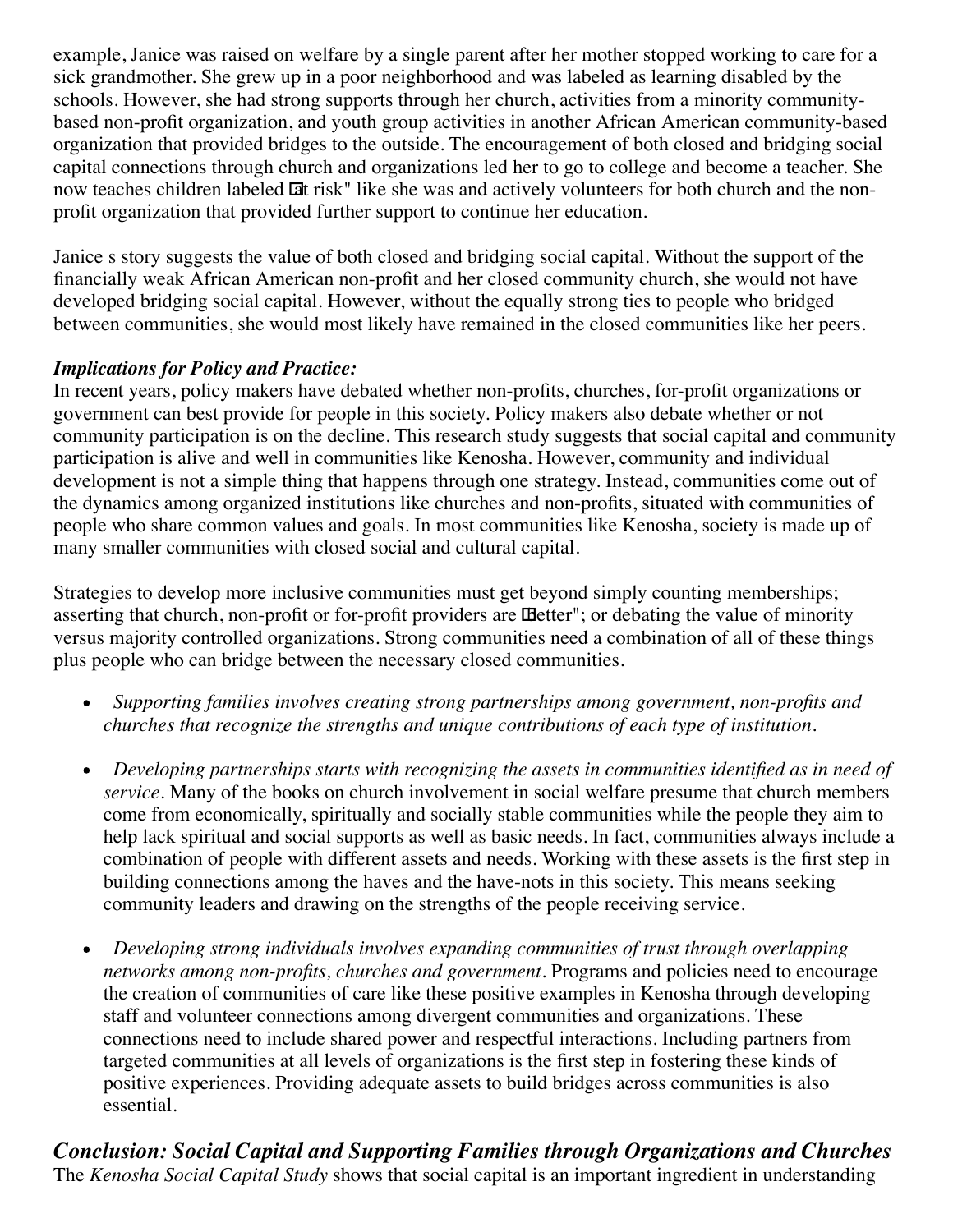how families find work, instrumental supports like childcare and education, and social supports. Social capital is equally important for organizations, churches and communities. Formal institutions and groups of people also need trusting connections to survive and grow. This study suggests a number of general implications for policy and programs. While these concluding ideas are focused on Kenosha, they hold for many local communities looking for ways to better support their families and organizations.

#### *Implications for Policy and Programs*

- *Developing strong families and communities involves creating equal partnerships among non-* $\bullet$ *profits, government and churches that recognize the different strengths of each type of organization.* The sections on the role of organizations, churches and government in supporting families show that a circle of care involves churches providing basic instrumental, spiritual and social supports; formal organizations offering professional services; and government providing income supports and connections to other services that work best to support families. Sections on organizations show that neither churches, organizations nor government can do the work of the other adequately. Furthermore, the strength of Kenosha s public/private partnership involved adequate funding for all partners. The circle of care fails when one partner relies on the other to provide services due to lack of funding or other resources.
- *Both organizations and communities enable social capital through individual networks.* People  $\bullet$ obtain work, services, social supports or resources for organizations through connections among individuals. Strengthening ties among communities and organizations in Kenosha involves expanding these individual connections. The challenge for Kenosha and other communities like it involves the fact that these connections are grounded in pre-existing power relations and suspicion of the other. Through mutual activities, organizations and communities need to first break down the negative aspects of closed social capital if they intend to build bridging social capital.
- $\bullet$ *Bridging social capital is built through key individuals moving across closed social capital lines.* Individuals or key organizational staff develop links into closed social capital networks. Sometimes this involves a bridging individual creating links for a closed social capital church or organization. In other cases, mainstream leaders insist on diversifying an organization s board and key staff when they are in trouble. As the citywide contracts for organizations show, bridging social capital only develops when people develop trust across networks through personal contacts, not simply by using an organization. The same is true for coalition activities or organizational growth.
- *Community strategies must be grounded in local culture and community practices.* The efforts that succeed in Kenosha draw on community ethos for supporting everyone as equals through work, connections among closed social capital networks, and localized knowledge. Ideas coming from the outside or that do not appeal to all of these elements achieve less success. For example, a church initiative aimed at simply giving things to the needy received limited support while another activity that spoke of helping people find work met with more success. Appeals to programs for all Kenosha residents rather than race-based organizing was more successful. While community culture will necessarily differ in various localities, it is important for planners to identify key cultural traits and understand how the community puts them into action in their organizations and programs.
- *Change comes from drawing on established social and cultural capital to expand into new territory.* The successful programs for individuals drew on the circle of care already established in community churches and organizations to help people find new directions. Positive participation in one activity led to movement into another related activity through individuals trusted in each organization. Without these already established ties, new growth would not occur. The same is true